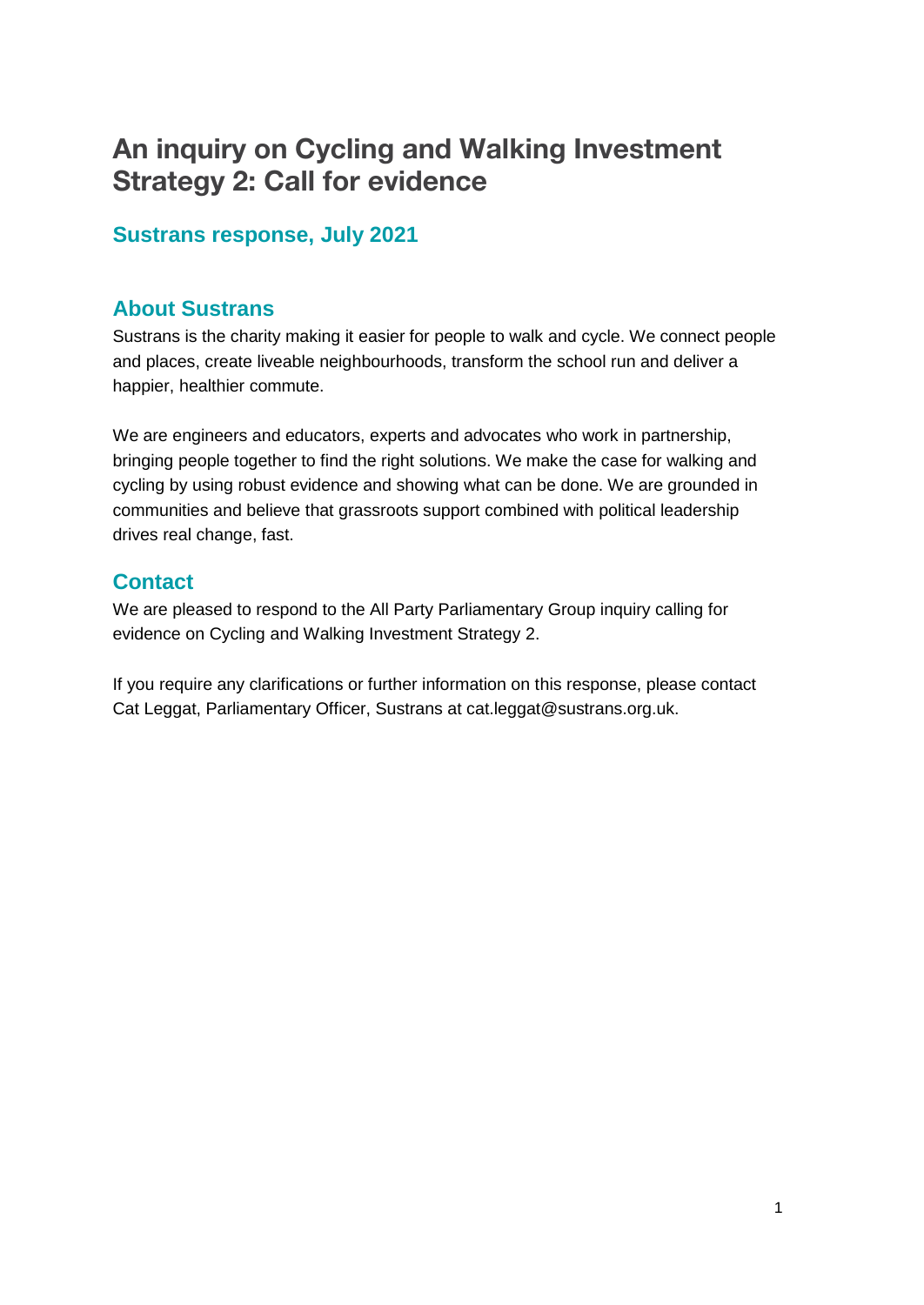## **Summary Response**

Cycling and Walking Investment Strategy 2 (CWIS2) is an opportunity to deliver real change for walking and cycling. To ensure that active travel can be a normal part of everyday life for everyone and become the natural choice for shorter journeys, whether that is for education, commuting or seeing friends and family.

Walking and cycling don't just provide a way of getting from A to B, they also offer a way to get more people into work, fight the climate crisis, clean up our air and get more people more active.

To achieve these goals and be effective, the second Cycling and Walking Investment Strategy should:

- Set ambitious targets, including a new walking target
- Demonstrate long term funding plans to meet those targets and beyond
- Set out provisions for both capital and revenue funding, allowing local authorities to build the expertise and staffing capacity to deliver ambitious, effective schemes
- Promote a community led approach to local scheme design, ensuring that schemes meet the needs of communities and the opinions of those who are currently less likely to walk and cycle are heard
- Have reducing inequity at its heart
- Bring together departments across Government to embed walking and cycling solutions in all of their work with an aim of meeting net-zero and public health targets
- Link cycling and walking to the selection of wider measures required to decarbonise transport.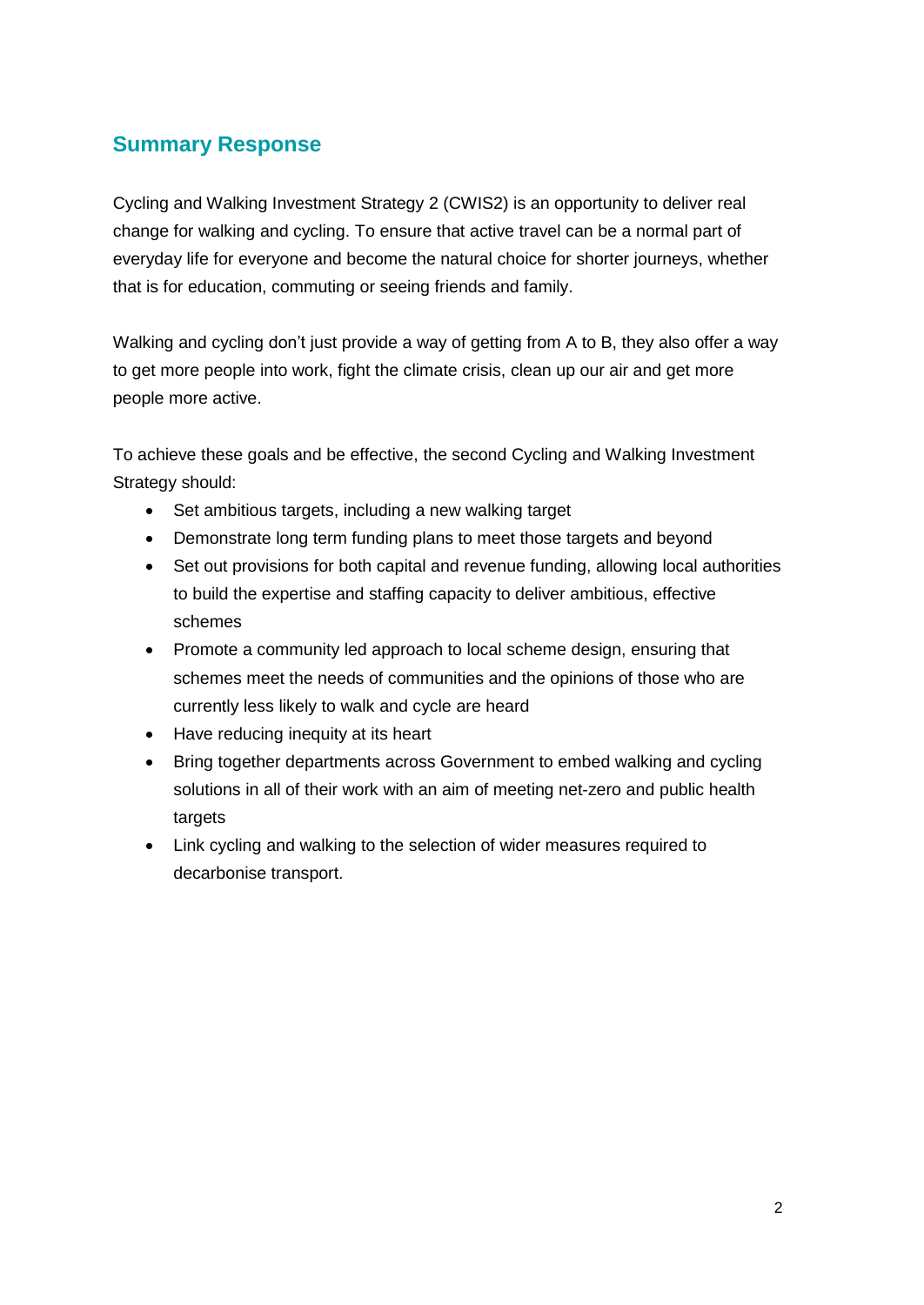## **Targets**

Ambitious targets to increase walking and cycling, particularly amongst those who are currently least likely to walk and cycle, have a critical role to play in getting transport on course to reach net zero.

CWIS2 must maintain the cycling target of CWIS and set a new walking target of at least 365 stages per person per year. However, participation in active travel alone will not be sufficient to reach net zero and CWIS2 must sit alongside complementary policies which reduce car mileage travelled and end new road building.

#### *Cycling targets*

In 2017, CWIS set out one cycling objective "to double cycling, where cycling activity is measured as the estimated total number of cycle stages made each year, from 0.8 billion stages in 2013 to 1.6 billion stages in 2025". We support this target and stress the need for sustained, increased funding if this target is to be met, given that in 2020 a DfT progress review set out that only "around 40% of the gap to double cycling by 2025 is forecast to be filled"<sup>1</sup>. Funding has increased since then, but the report highlights the importance of funding.

CWIS2 should retain this target and also consider how it can be achieved by addressing the differences in cycling rates between different demographic groups, and successfully widen participation, enabling more marginalised groups to get into cycling.

#### *Walking targets*

CWIS set out two walking targets. The first, to increase walking stages per person per year, to 300 stages per person per year in 2025, has already been surpassed.

We believe a more ambitious target is necessary, at least 365 stages per person per year as data from 2018 illustrates results of 347 walking stages per person per year.

However, for this target to be ambitious it cannot be realised solely by considering average participation, through the calculation of the number of stages per person per year. It should be considered in terms of who is walking, what journeys they walk and what their experience is like when they walk.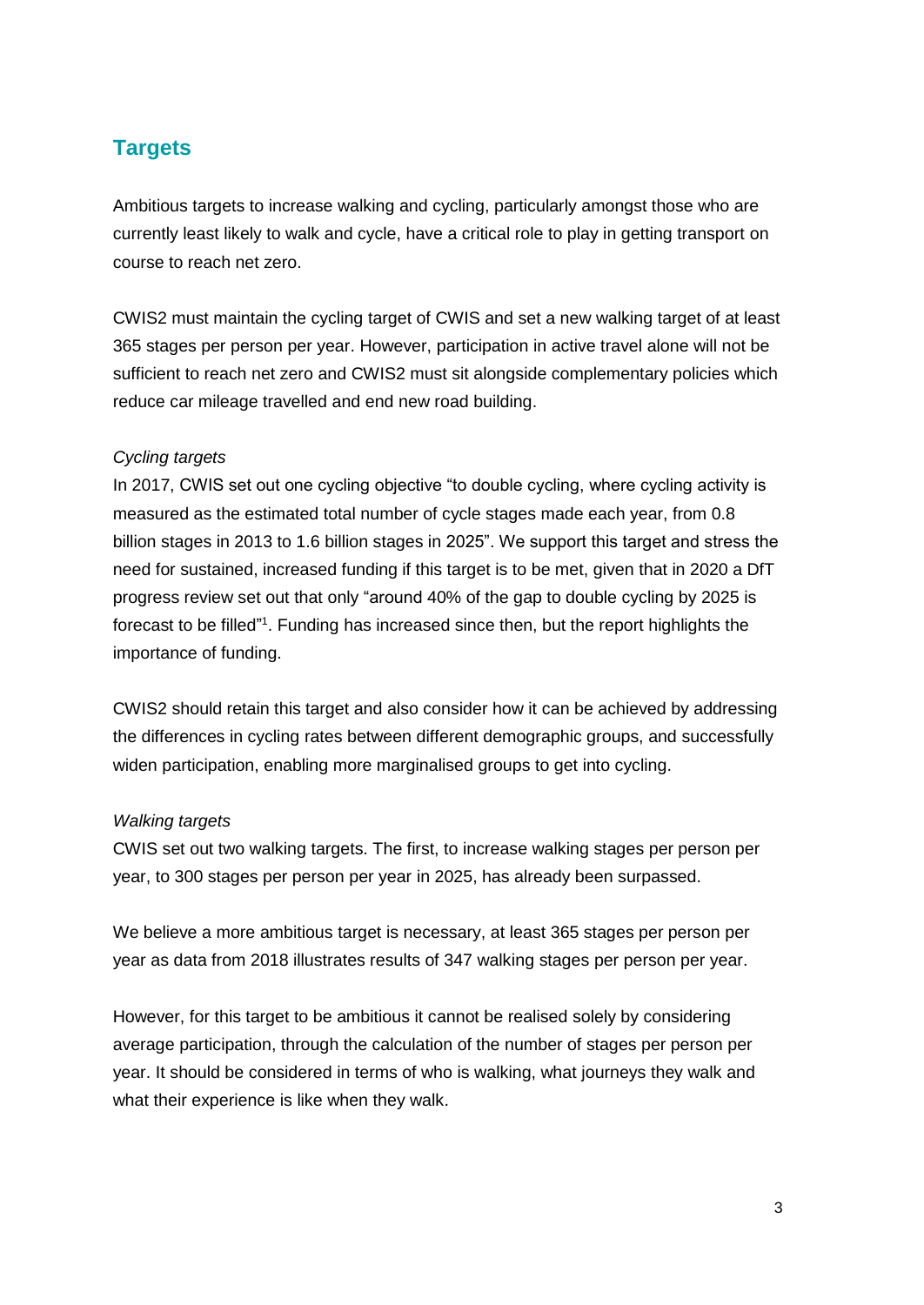The second target to increase the percentage of children aged 5 to 10 that usually walk to school from 49% in 2014 to 55% in 2025. We support keeping this target.

#### *Collection of new data*

While it is important to increase ambition in stages, alone it could just mean that active people are even more active. Additional targets, for example that examine the percentage of people walking a certain distance per week, would allow measurement of the number of people hitting a minimal level and drive targeted approaches to those who are the least active. We recommend that DfT and DHSC work together to determine the best measure to reduce inactivity.

The Gear Change mode share target of half of all journeys in towns and cities walked and cycled by 2050 is welcome, but to date no work has been done to establish a baseline of this data, measure improvement or determine if this target is ambitious. Additionally, as a national target, any results will mask inter and intra-regional differences. CWIS2 offers an opportunity to address some of these gaps.

#### *Impact of CWIS targets on net-zero*

Increasing walking and cycling in line with CWIS targets, or indeed significantly more than those targets, will not do enough to achieve net-zero without also reducing car mileage travelled and ending new road building.

IPPR's recent report<sup>2</sup> investigating how to fairly decarbonise transport reveals that the Climate Change Committee's recommended approach to decarbonisation could lead to an 11% rise in traffic between 2021 and 2050, and a 28% increase in car ownership, rising from 34 million cars owned today to 43.6 million in 2050. They anticipate this will largely be caused through the uptake of private electric vehicles.

While the carbon savings are positive, it is notable that even with a switch to a net-zero vehicle fleet, more ambitious traffic reduction and mode shift targets are required to meet net-zero. For example, even if all new cars are ultra-low emission by 2030, the level of traffic reduction needed by that point could be between 20% and 60%<sup>3</sup>.

Additionally, analysis has shown that RIS2 is predicted to drive up demand for car use and add 20 million tonnes of carbon dioxide (20 MtCO2) to UK emissions between now and 2032. These extra emissions, as a result of more road capacity, will negate 80% of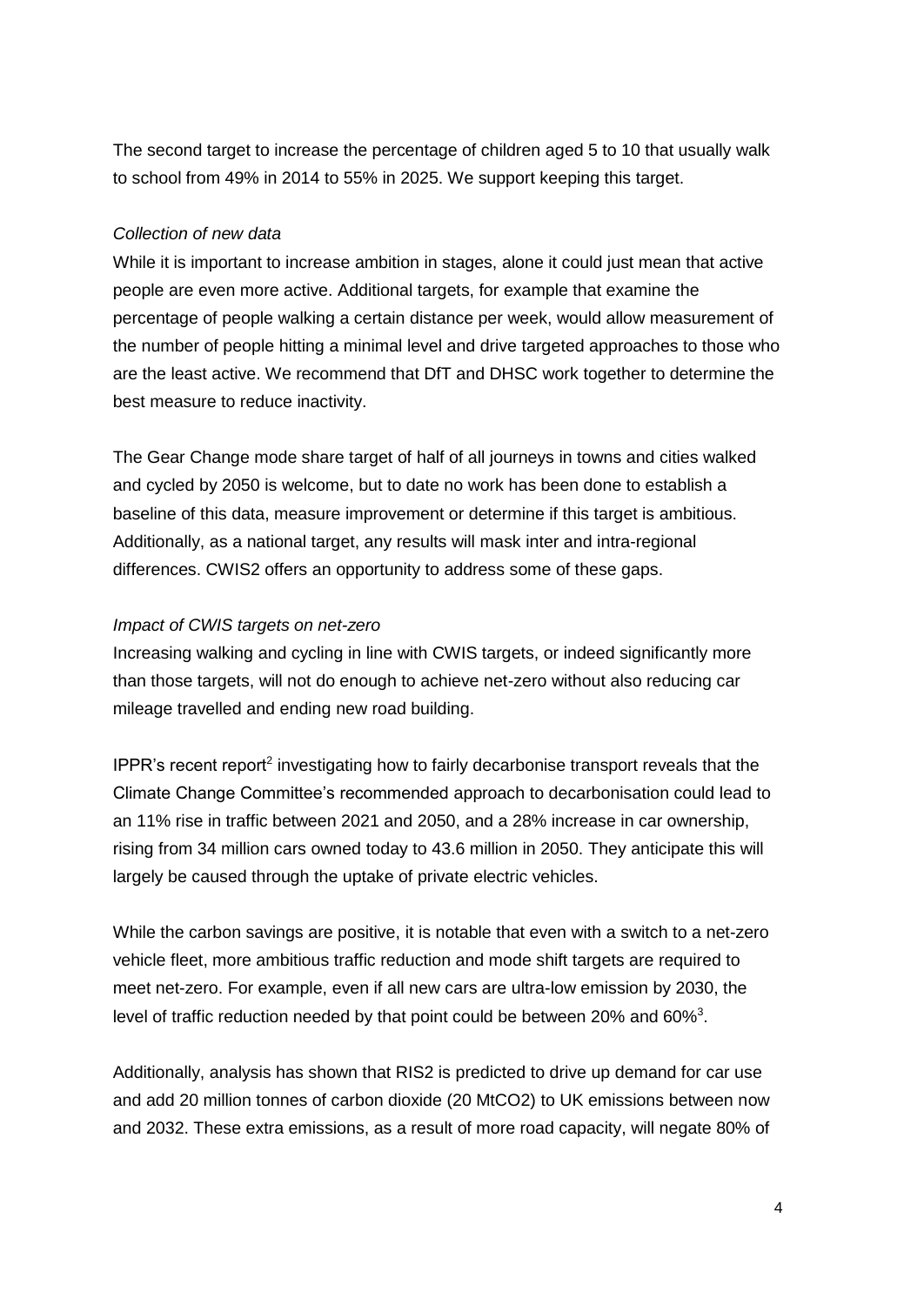the benefit arising from the switch to electric vehicles on the Strategic Road Network (SRN) between now and 2032<sup>4</sup>.

Furthermore, any switch to electric-vehicles will not address other impacts of vehicle use such as road safety and air pollution, which have the greatest impacts on the communities least likely to own a car at all.

## **Overall level of funding**

We welcome the existing £2 billion in funding pledged by government. Research has shown that further investment, to reach £8bn, is required over the next 5 years to meet the initial CWIS targets and ensure funding prioritises reducing inequity. Crucially the plan for this funding should be transparent and multi-year, this will allow capacity building within Councils, allowing them to be ambitious in their planning.

#### *Funding level required*

Walking and cycling requires a long term funding plan. CWIS2 should end stop-start funding and outline a long term financial settlement for active travel, to allow councils to deliver ambitious strategies with confidence that funding will not dry up.

The Walking and Cycling Alliance (WACA) calculate that sustained investment of £8 billion over a 5 year period, is needed to meet even the initial CWIS targets and ensure funding prioritises reducing inequity. This means a significant increase is required on the £2billion currently pledged by government.

This investment would give local authorities covering three-quarters of England's population funding to achieve transformative change.

#### *Additional revenue raising schemes*

To raise the additional funds for investment in walking, cycling and public transport while reducing driving in line with the UK's greenhouse gas emission targets, the Government should end the fuel duty freeze.

Fuel duty has been frozen in the UK since 2010 and studies suggest this freeze has increased UK  $CO<sub>2</sub>$  emissions by up to 5%. At the same time the freeze has cost the UK Government billions in lost revenue. Fuel duty is also used in England to pay for the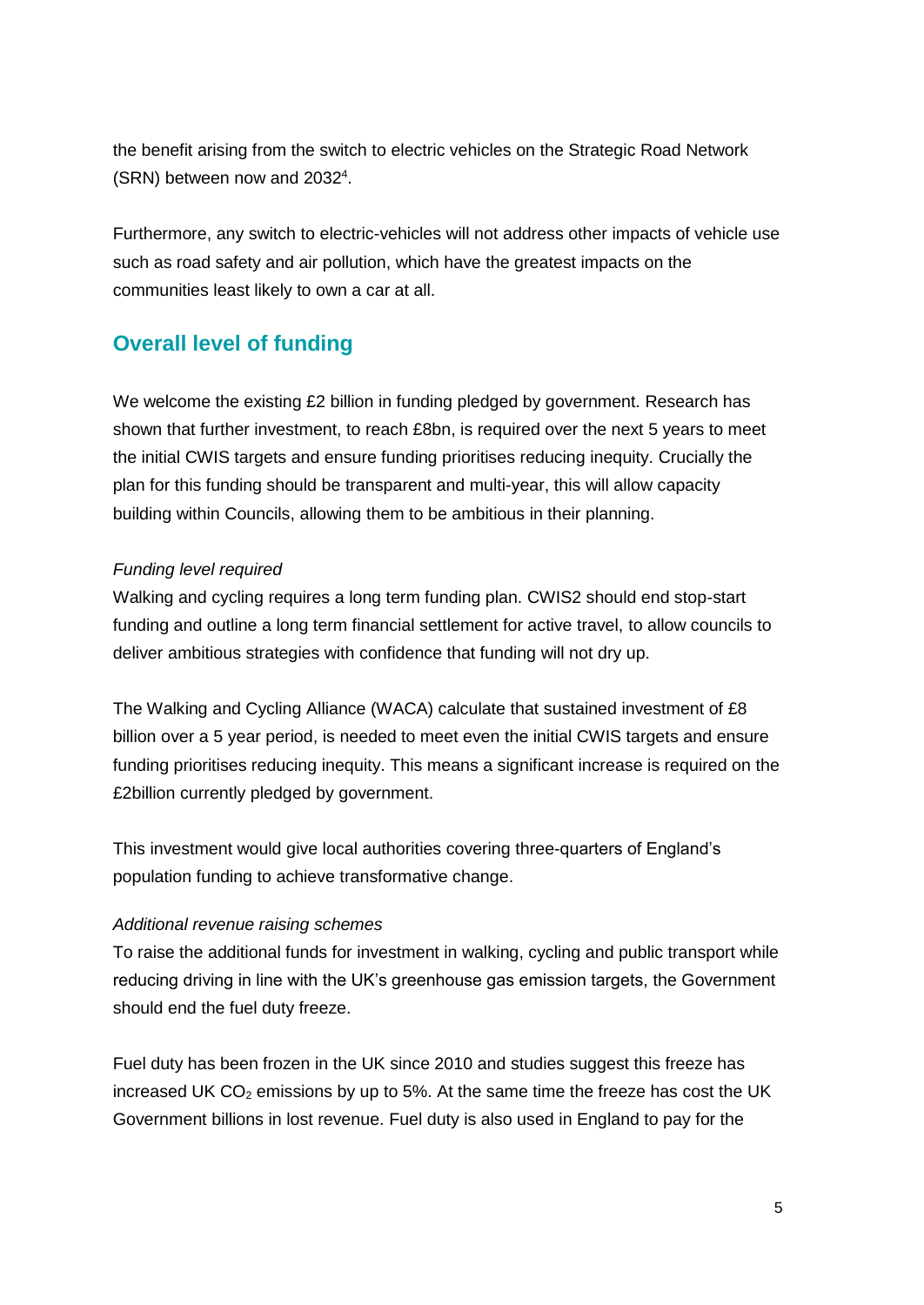Roads Investment Strategy. This increases road capacity, inducing further demand and encouraging more car journeys.

## **Capacity**

Due to years of reduced funding to Local Authorities, they lack the capacity and up to date skills to produce bids and schemes that will help achieve the Government's targets. A gradual, but sustained, increase in funding and support from Active Travel England will be required to boost this capacity.

#### *Historic funding issues*

Currently, many Local and Combined Authorities have issues developing enough pipeline schemes to be able to bid for the increased levels of capital funding available. It also means that schemes are delivered which don't meet best practice guidelines and therefore don't effectively make it easier for more people to walk and cycle.

This stems from:

- Years of reduced funding for Authorities meaning that internal resource to develop these schemes is low, and the recruitment of new staff is not straightforward.
- Authorities having skilled teams which lack experience in developing schemes of the ambition LTN1/20 calls for.
- Local Authorities relying on external consultants due to lack of in house resourced as a result of funding issues. Consultants are also struggling to recruit enough people who are skilled in highways engineering and especially walking and cycling.
- The disbanding of dedicated sustainable transport teams, meaning responsibilities for such schemes move around within authorities. As a result there is a lack of continuity both over time and geographically, the latter of which can result in schemes that aren't effectively joined up over a region.

### *Ratcheting-up funding*

Local and Combined Authorities will require a gradual but sustained increase in funding to build the staff resource, skills and knowledge to deliver high-quality schemes which meet the Government's targets.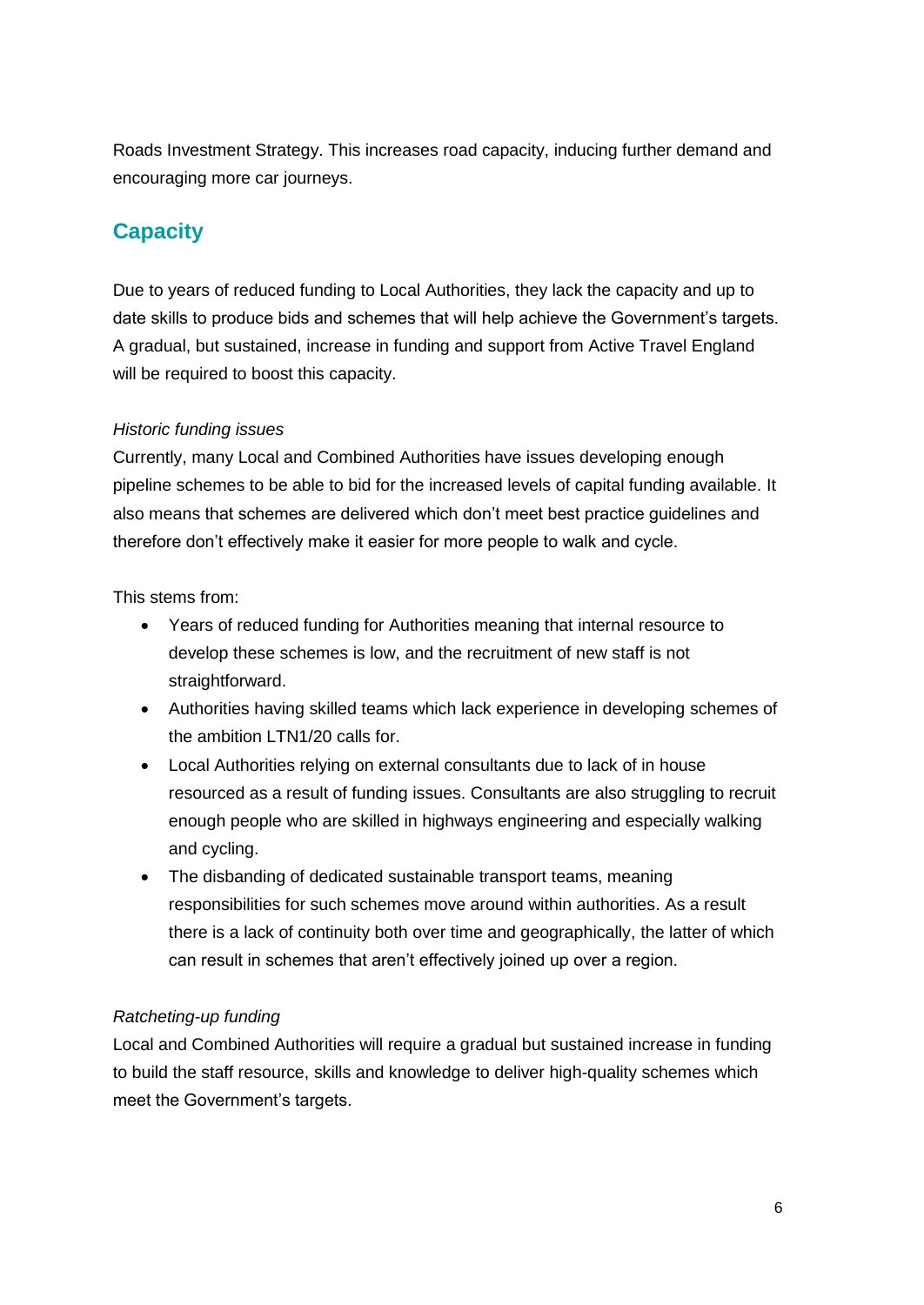To ensure that investment is effective the following are required:

- A long term funding plan this will prevent a rush to plan and delivery of poor schemes, purely to meet sudden funding deadlines
- Network of Local Authority Cycling and Walking Champions, these are particularly important to overcome any lack of political will
- Building capability, capacity & skills in local authorities and the supply chain based on new design guidance
- Clear, high quality design guidance. Including LTN for walking and green infrastructure standards
- Stepping in to even out costings. For example in one Local Authority a Toucan crossing can cost £55,000 in in the next £100,000.

### *Active Travel England*

Active Travel England should:

- Provide training, good practice and knowledge sharing. This would be particularly useful to enable exemplar authorities to aid the work of Councils with reduced capacity
- Be responsible for allocating, and withholding walking and cycling funding
- Provide consistency for large scale behaviour change over time.

## **Breakdown of funding**

A mix of capital and revenue funding is required from CWIS2. Sustrans recommends that initial funding should be split 70% capital 30% revenue, moving to 80/20 as infrastructure is delivered, with additional support for local authorities that require capacity building.

### *Funding focus*

When considering what CWIS2 funding should be spent on, Sustrans recommends three focus areas:

- High quality infrastructure.
- Supporting revenue and capital programmes.
- Capacity building in Local Authorities.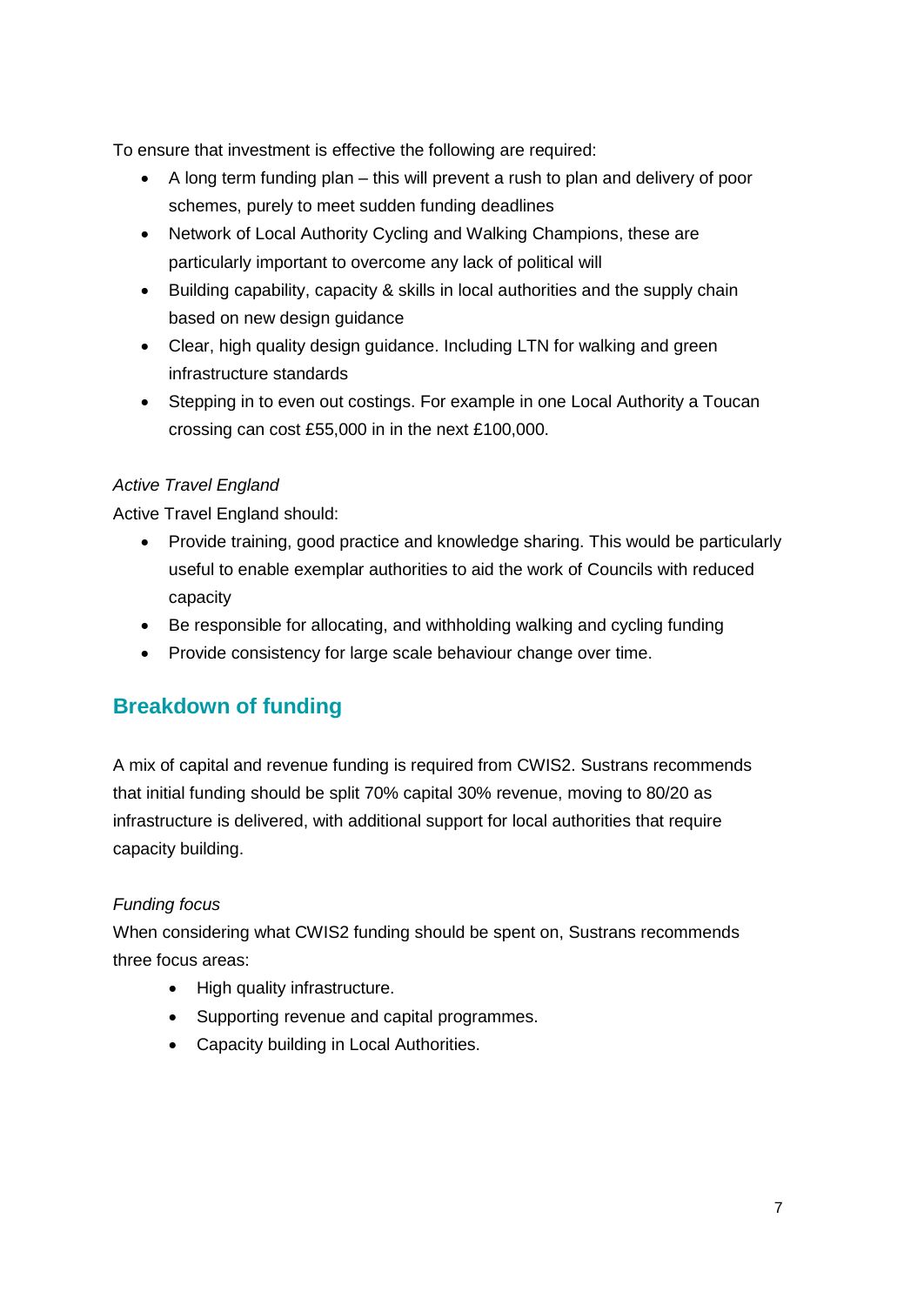#### *High quality infrastructure*.

This should include:

- Protected cycle networks prioritising infrastructure improvements in more isolated neighbourhoods, especially those which suffer from deprivation
- Low traffic neighbourhood treatments
- Public realm improvements benefitting both walking and cycling
- Junction safety improvements and road crossings
- Green walking and cycling routes.

#### *Supporting revenue and capital programmes*.

A mix of capital and revenue investment is needed to achieve success. Sustrans recommends that initial funding should be split 70% capital 30% revenue, moving to 80/20 as infrastructure is delivered.

Capital programmes should include:

- Support for iconic routes, such as the National Cycle Network and National **Trails**
- Cycle-rail improvements and rail infrastructure improvements benefiting walking
- Support for public cycle hire schemes and e-cycle grants
- Cycle and pedestrian access along and across major roads and HS2 corridors
- Greenways and access to green space
- Street maintenance of cycling and walking infrastructure.

Revenue programmes should complement capital schemes, to increase their impact and spread the benefits more equitably. Programmes should include:

- Programmes for schools, workplaces and community settings
- Cycle training for all
- Support for uptake of cycle hire schemes in disadvantaged areas.

#### *Capacity building in Local Authorities.*

This should include:

- Support package to address lack of technical capacity within local authorities to sit alongside investment
- Construction of wider supply chain skills (e.g. consultants, developers etc).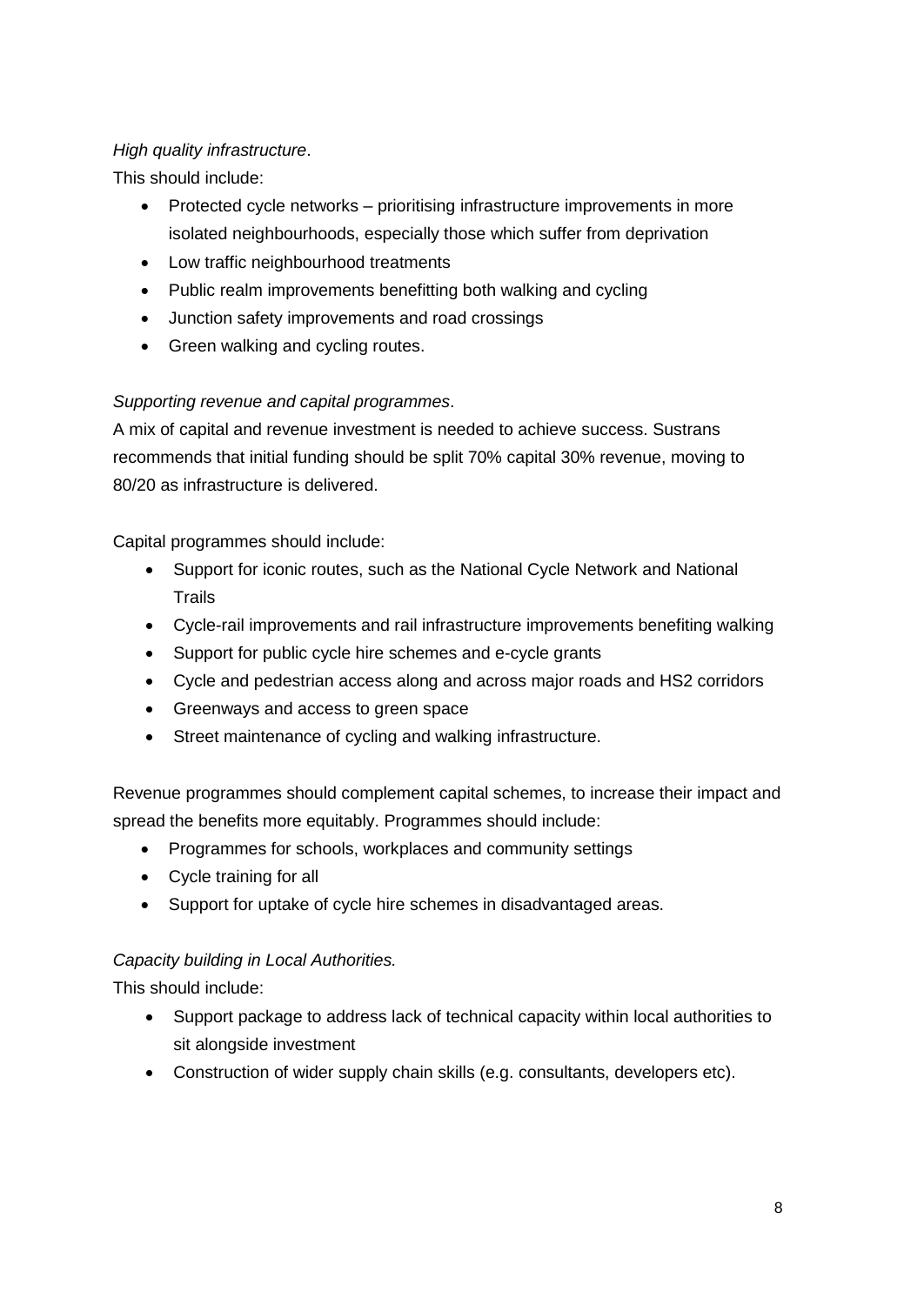## **Public and political acceptability**

To build public and political acceptability Sustrans recommends:

- Looking at and referencing opinion data on schemes that are described as controversial to understand how local people genuinely feel about such interventions, rather than relying on the media
- Framing schemes in the range of benefits that they provide
- Ensure schemes are co-designed with the communities who live/work in the area
- Amplify the voices in favour of such interventions

#### *Opposition overstated*

The media has portrayed certain schemes as highly controversial, this is often because they are listening to the voices, on both sides, that shout the loudest. The Department for Transport's report into Public Opinion Survey on Traffic and Road Use<sup>5</sup> illustrated that 78% of respondents supported the reduction of road traffic in their local area / neighbourhood.

Even when these results are disaggregated to cyclists/pedestrians and car/van drivers we still see significant support from drivers (76%). Notably only 3% of respondents strongly oppose the reduction of road traffic in their local area / neighbourhood. It is clear that this assumption of high levels of opposition is false.

#### *Building consensus and support around schemes*

In order to change the narrative and build consensus around schemes such as lowtraffic neighbourhoods we can do several things:

- Frame schemes positively
- Ensure schemes are community led and co-designed
- Amplify the voices in favour of such interventions.

#### *Framing schemes positively*

Frame schemes in terms of what we stand to gain, not what will be lost. We need places where streets are for people, not dominated by traffic so children can play safely like many of us did growing up. Parents shouldn't have to fear traffic or air pollution damaging their family's health.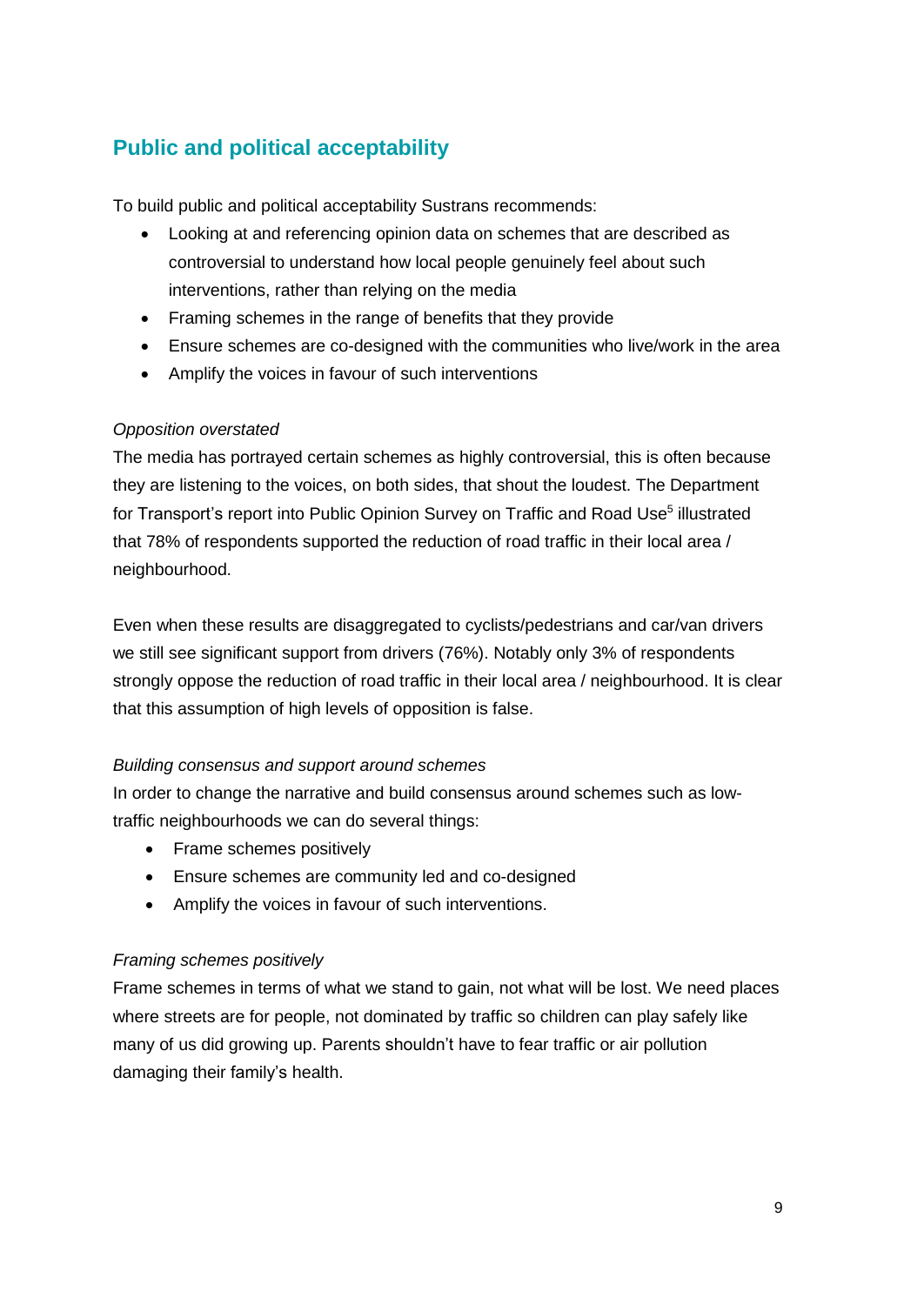Children want change too. When asked as part of Big Pedal 2021<sup>6</sup>, 57% of children surveyed, said there were too many cars in the area around their school gates. And 49% of children said they were worried about the amount of air pollution near their school.

We want places where the most obvious, cheapest and convenient way to make short journeys is by walking and cycling for the majority. Places that feel safe and enjoyable to enter, pause and reconnect with your neighbours, friends and communities. These places are liveable neighbourhoods. Low traffic neighbourhoods or LTNs can contribute to liveable neighbourhoods.

Some of the many benefits include:

- Creating safer spaces for children walking to school, crossing the road, or playing near their homes
- Providing safe community spaces
- Helping neighbours get to know each other better
- Cleaning up the air we breathe
- Increasing access to open space (particularly important for people who don't have access to a garden)
- Increasing footfall for local business
- Reducing noise pollution in residential areas
- Reducing the number of car trips made

#### *Community led design*

Schemes need to be well-thought out and co-designed with the communities who live/work in the area, so that they are designed to serve people's real needs, not just perceived needs.

It is essential to listen to all voices, not just the ones who shout the loudest. This ensures that the whole community is behind the scheme. It's also essential to give schemes time to bed-in, whilst carefully monitoring their impacts in the immediate and surrounding area, making changes to improve them as necessary.

For a scheme to be successful we must:

- Listen (to everyone)
- Learn (from what people are saying and what data is showing)
- Adapt (if necessary)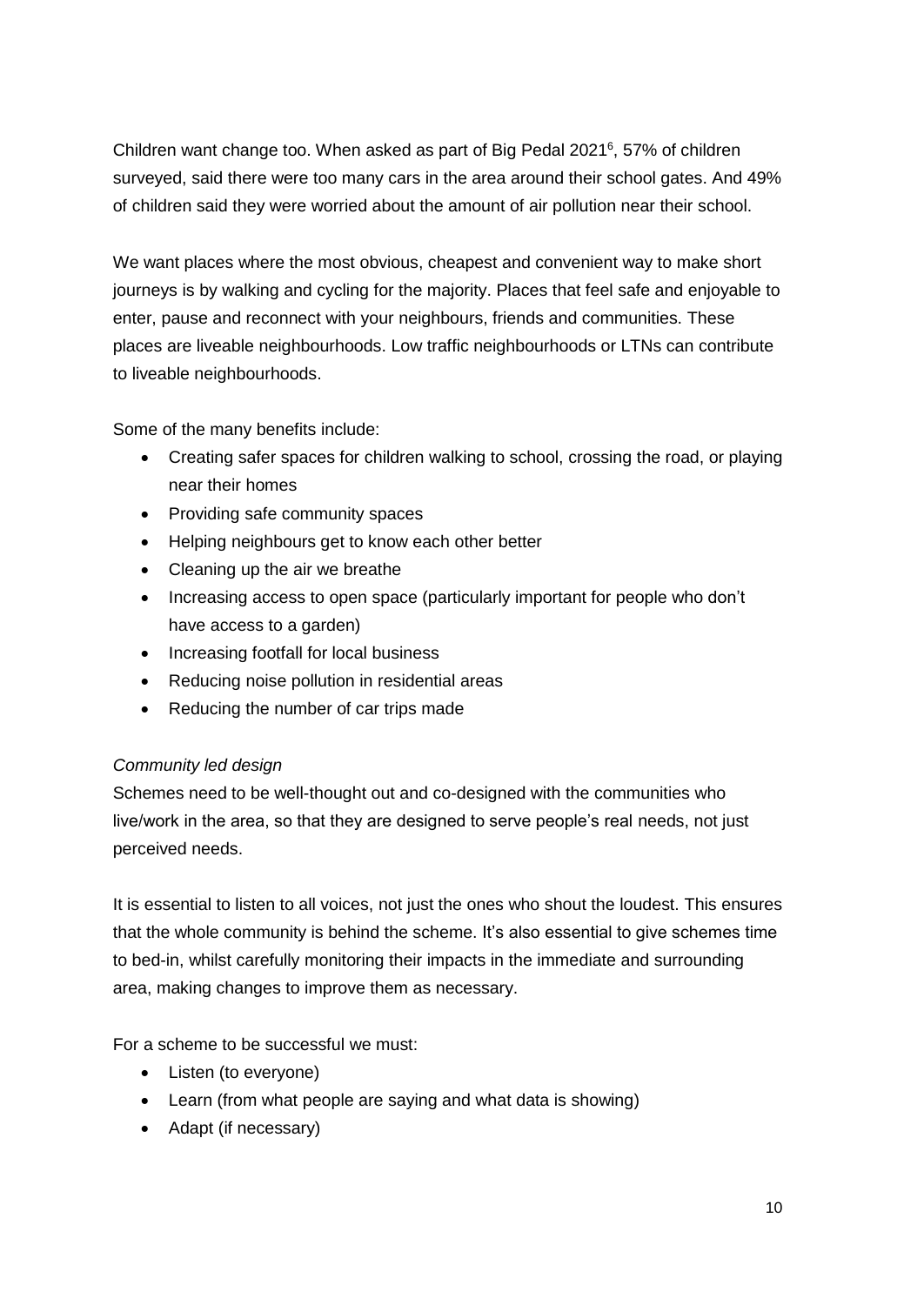#### *Amplify the voices in favour of such interventions*

These voices should represent the diversity of their communities and the broad spectrum of reasons that the schemes are beneficial to individuals.

## **Behaviour change**

In 2020, overall cycling levels in the UK increased by 50% compared to 2019, while every other transport mode saw a significant decrease in miles travelled<sup>7</sup> to levels which haven't been recorded since the 1960s.

However, 2020 can't be considered a normal year due to restrictions in travel introduced in response to the COVID-19 pandemic, meaning more people exercising locally to their home, far less vehicle traffic on the roads, and a spell of record breaking sunny weather.

This increase wasn't planned, it happened through circumstance, quickly falling away as more vehicles returned, weather worsened and restrictions were lifted; cycling use as of July 2021 remains similar to pre-pandemic levels. However, this mini-boom does indicate that there is potential for cycling to surpass 2020 levels in the medium-long term if there is significant, well planned and sustained investment in active travel and a real commitment to reducing vehicle traffic.

Indeed, Sustrans' Bike Life report reveals that 28% of residents of Bike Life cities don't currently cycle but would like to start and 48% feel that they should cycle more. However, they face barriers to adopting a new mode of mobility.

Bike Life asked residents would help them to cycle more. Percentages below indicate percentage of support each measure received from survey respondents;

- 1. Improved cycling infrastructure: including more traffic free cycle routes (79%), physically protected routes along roads (77%), more signposted local cycle routes along quieter streets (74%) and better links with public transport (67%).
- 2. More support to cycle: including cycle training courses and social rides (54%), access to an electric cycle (49%), access to a cargo cycle (37%) and access to an adapted cycle (27%).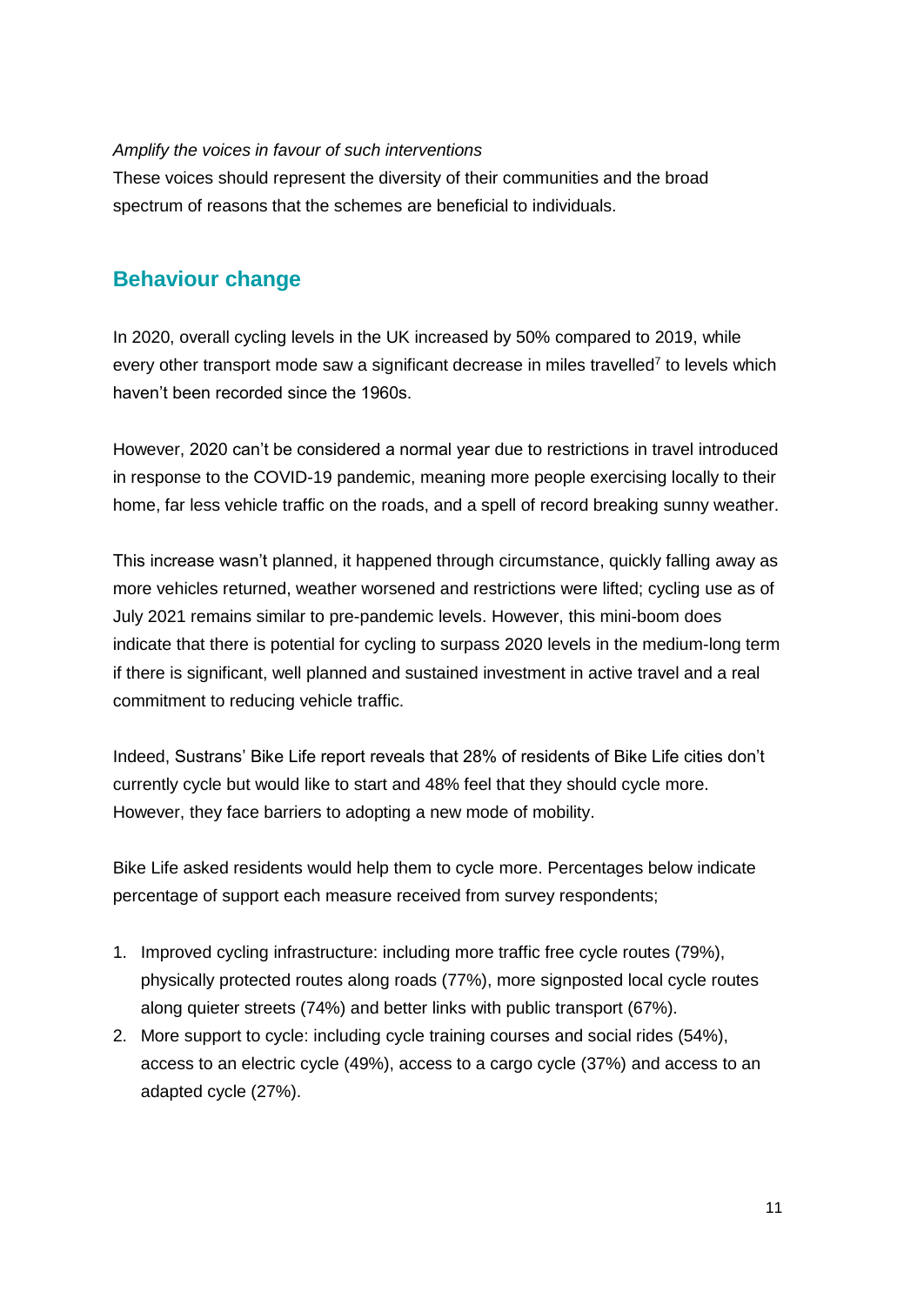3. Traffic management measures: including fewer motor vehicles (63%), 20mph streets (56%) and restricted car parking (43%).

These measures demonstrate clearly the need for both capital investment in infrastructure and revenue investment to support their use, for example the provision of cycle training courses. Both should be targeted at groups and neighbourhoods that have lower levels of participation and would benefit the most from interventions that break down the barriers they face.

### **Wider policy support**

A joined up approach between and across departments will aid in maximising the impact of CWIS2 – investment and policy decisions across Government should be made on the basis of their impact on net-zero and public health, in line with the CCC's call for a "net zero test" on policy making<sup>8</sup>.

#### *Department of Health and Social Care (DHSC)*

We know one of the major attractions of cycling and walking is the positive benefits for public health. Indeed, noted in CWIS: "walking and cycling for just 10 minutes a day can contribute towards 150 minutes of physical activity for adults per week, as recommended by the UK Chief Medical Officers<sup>9</sup>. Physical activity helps to prevent and manage more than 20 chronic health conditions, including cardiovascular disease, stroke, type 2 diabetes, dementia, obesity and a variety of cancers. It is also linked to overall health benefits, such as reduced injury risk, improved quality of life, increased productivity and reduced absenteeism at work<sup>10 11"</sup>.

Analysis has indicated that the greatest benefits to health are seen from a shift from being inactive to doing some level of activity<sup>12</sup>. Notably, the pandemic has had a disproportionately negative impact on those with the lowest activity levels and as such the inequalities have widened. Therefore a joint objective between DHSC and DfT that supports increasing cycling and particularly walking (as one of the most accessible forms of activity) would increase the impact of CWIS2, particularly as we build back from COVID-19.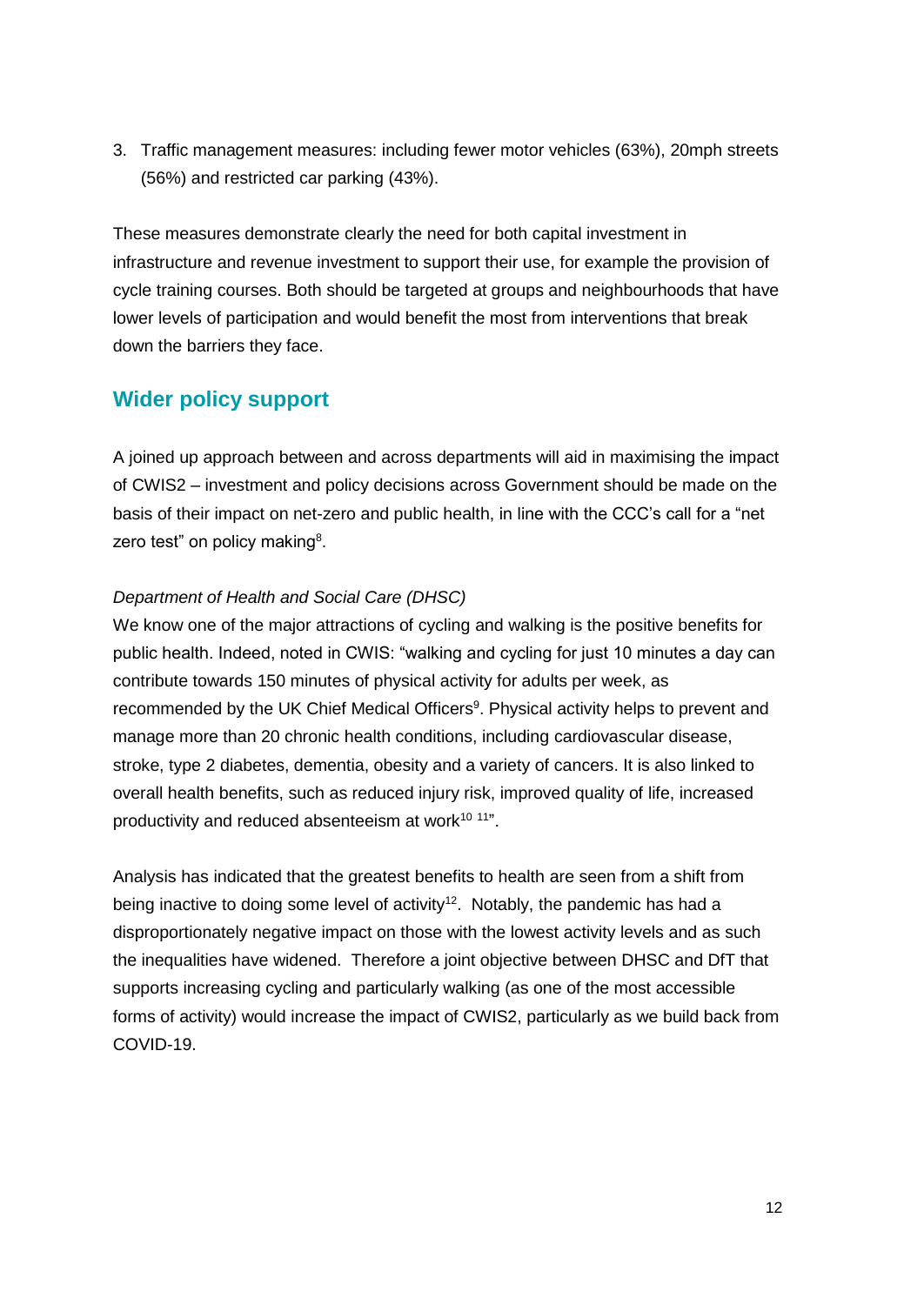#### *Ministry for Housing, Community and Local Government (MHCLG)*

Similarly, a co-ordinated approach with MHCLG will increase the impact of CWIS2. Planning should ensure developments are built in the right places to better building design standards, and ensure our neighbourhoods are attractive places to live and where there is a greater incentive to walk, cycle or use public transport, rather than drive. Creating places to walk and cycle to and spaces that are enjoyable to walk and cycle through are key to increasing both participation and experience.

In order to address this, we have three core recommendations for reforming planning:

- Adopt the 20-Minute Neighbourhood concept as a central principle of the planning system, including both the National Planning Policy Framework and Local Plans.
- Produce updated planning quidance to create active neighbourhoods that prioritise walking, cycling and public transport and reduce demand for car use.
- Embed the National Cycle Network within the National Planning Policy Framework as a UK-wide network of national importance.

#### *Department for Transport*

Looking within the DfT, integrating walking and cycling with public transport is essential to making it easier for people to leave their cars at home. In order to create an integrated sustainable transport system, public transport hubs should:

- be easily accessible by foot and by cycle. Particular consideration should be given to the last mile which is often the most difficult part of any journey to a station by cycle or on foot $13$
- provide secure weather protected cycle parking
- create access to bike repairs and other cycle services
- include cycle share schemes linking primary locations across an urban setting.

In addition, ticketing should be integrated and allow users to make journeys which are multi-modal and across different operators with one streamlined ticket and payment service. Additionally, cycle storage on trains should be flexible, convenient and secure.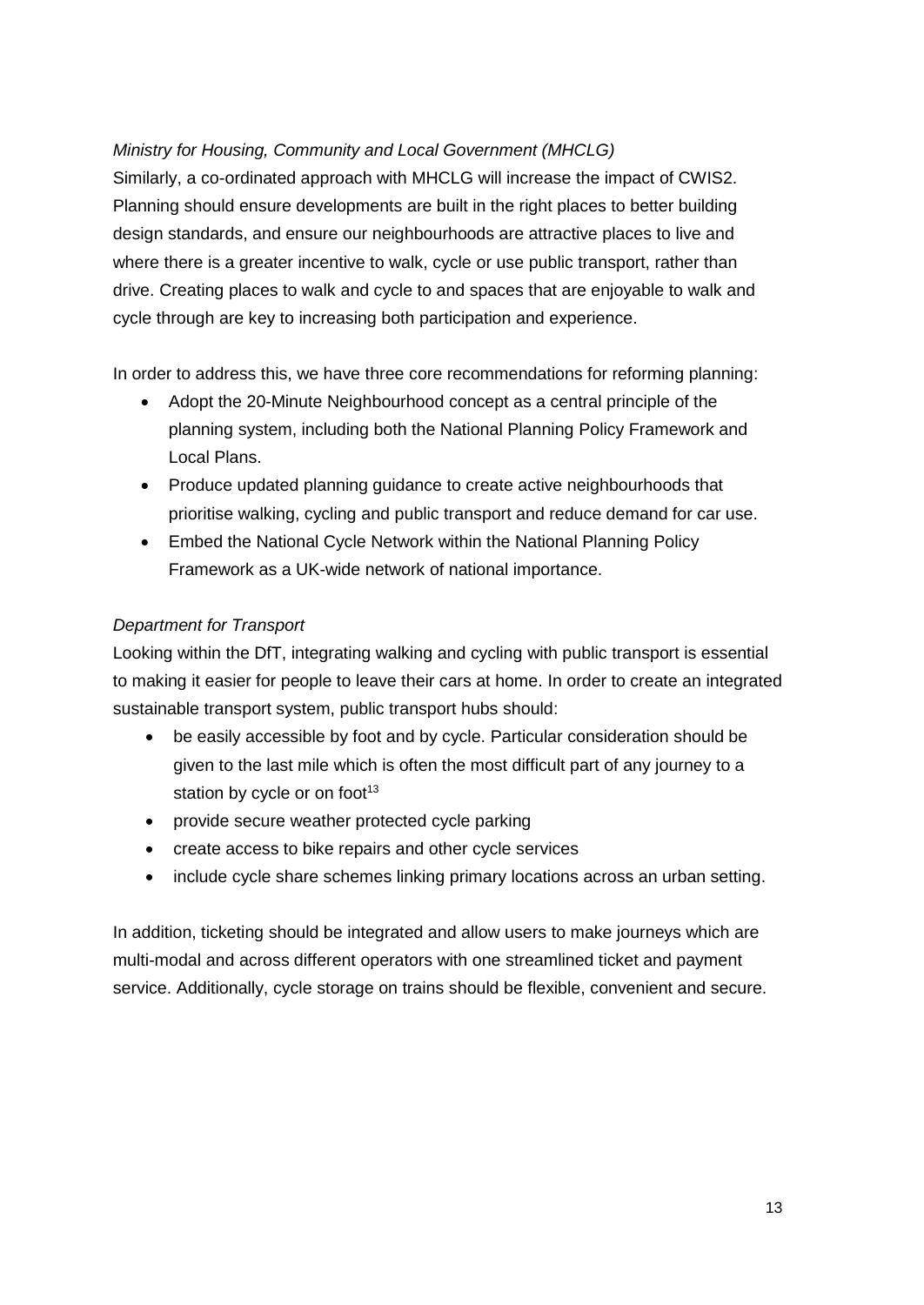#### *Department for Environment, Food and Rural Affairs (DEFRA)*

There are several ways in which a co-ordinated approach with Defra can maximise the impacts of CWIS2 and of other Defra priorities.

1. Defra has a key role to play in creating legally-binding, long-term targets to increase public access to, and enjoyment of the natural environment. Currently access doesn't have parity with the other priorities in Environment Bill meaning there is no obligation to set targets, which could address the inequity in access to the outdoors.

2. At present, there are few incentives for land owners to permit access or allow rights of way for cycling and walking. ELM potentially provides a fiscal incentive for land owners to allow access for new routes, and to encourage collaboration between land owners to form more coherent local rights of way networks.

3. As the department responsible for addressing air pollution, there is significant motivation for Defra to support increases in walking and cycling. Road transport is responsible for 80% of roadside  $NO<sub>2</sub>$  pollution where legal limits are being broken. Urgent and increased action is necessary to improve poor air quality, which is currently responsible for 36,000 early deaths in the UK each year. Providing viable alternatives to the car for everyday journeys, such by foot, cycle or on public transport must be part of the solution to tackling air pollution.

#### *Treasury*

All decisions on investment should be made according to their impact on net-zero, in line with CCC recommendations

Across all departments, to ensure approaches are supporting those most in need, all work should be planned to address, and be evaluated against, how it reduces inequity.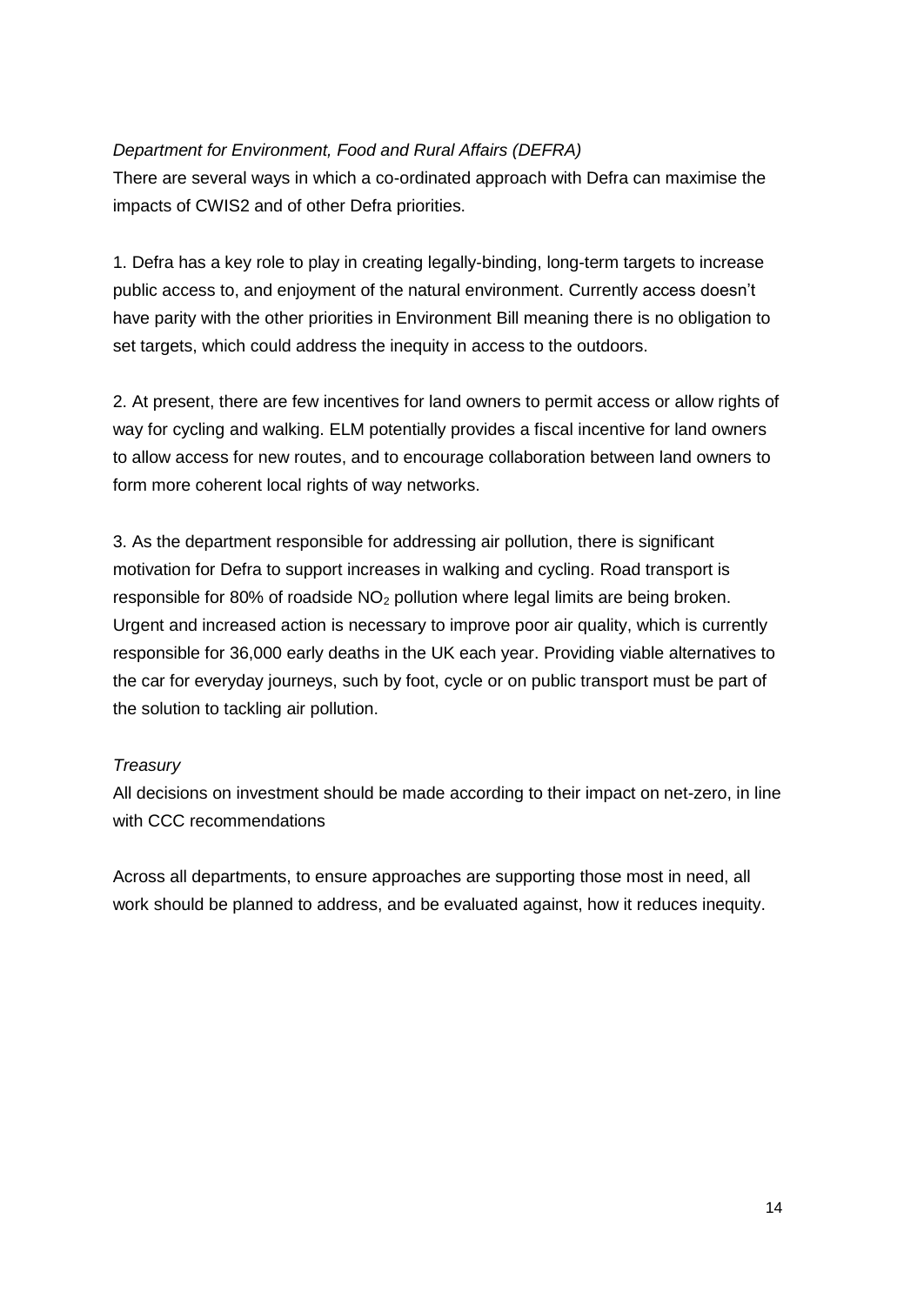### **Walking as much as cycling**

Walking should receive as much attention as cycling, in some instances there may be opportunities which benefit both walking and cycling, such as sustained funding to traffic free sections of the National Cycle Network. However it is also important to recognise that there are specific interventions required to improve walkability and these should not be neglected as significantly more people walk than cycle.

#### *Protected routes*

The National Cycle Network is open to all users; pedestrians, cyclists and horse riders. Despite its name, more journeys are walked on the Network than cycled. Providing sustained support for the Network, and in particular traffic-free paths, will therefore benefit both walking and cycling.

In spaces without off-road paths, protected cycle infrastructure should be created, as when there isn't space for cyclists pedestrians suffer, with cyclists who feel unsafe on unprotected roads using the pavement. Crucially protected space for cyclists should be taken from roads not from pedestrian space.

#### *Safety beyond separation*

Creating safe spaces is not solely about protection from vehicular traffic it's also about place making that reduces vulnerability and makes spaces more welcoming. Schemes should seek out the input of for those historically left out of design and decision making to understand what would improve their experience. For example this could include: improving lighting, increasing active frontage and other natural surveillance, wide accessible pavements, clean litter free spaces and good connections to public transport<sup>14</sup>.

#### *Focus on walking separately*

Reaching Gear Change's target of 50% of all journeys walked and cycled in towns and cities will not be achieved without dedicated, separate investment in walking. Walking for leisure and walking for travel are the two most popular forms of physical activity, according to Sport England<sup>15</sup>, indeed five times fewer people recorded that they cycled for leisure or travel.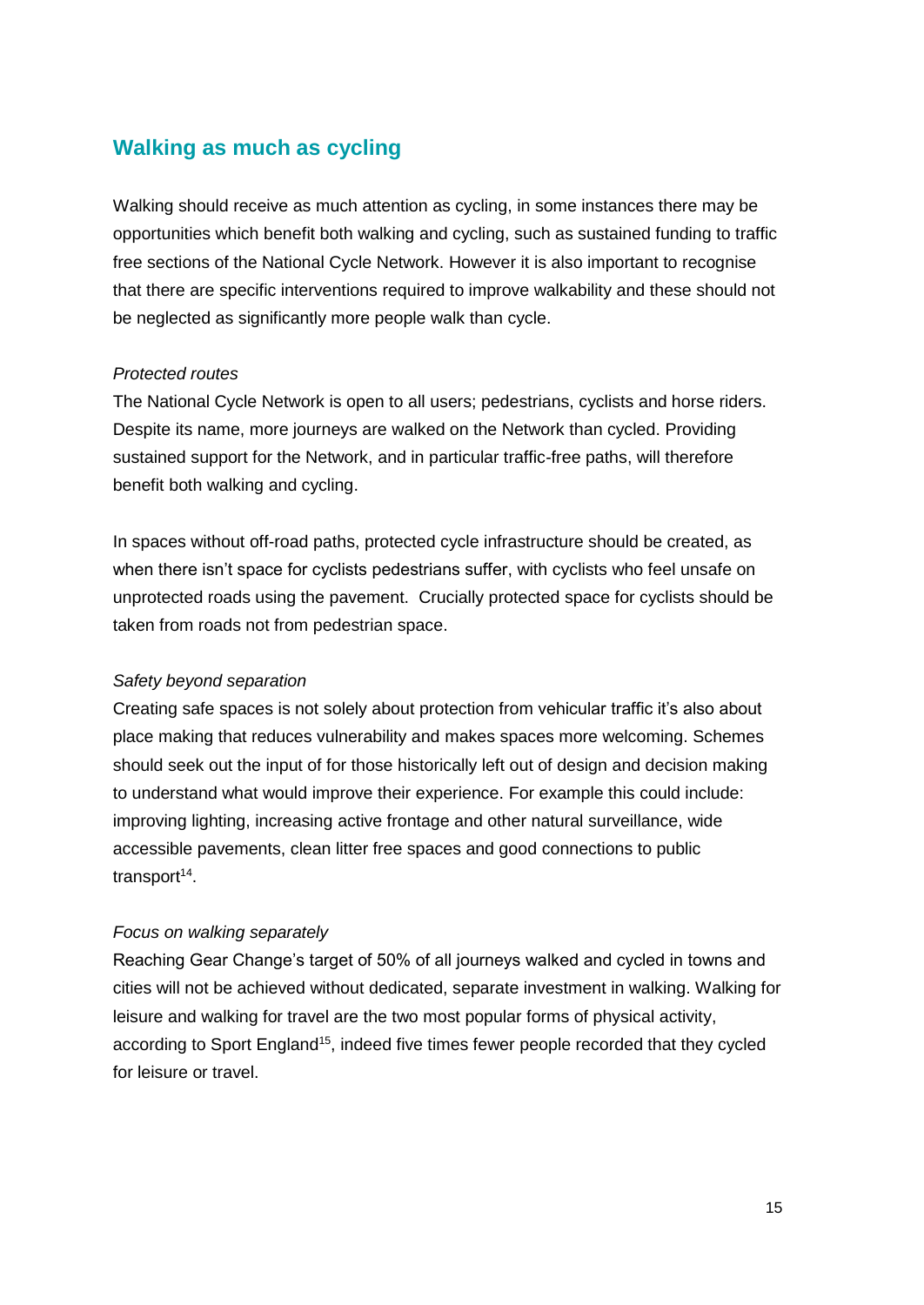Walking does not require the purchase of equipment and is therefore the most accessible form of transport for many people (though not all). It is also much more closely linked to public transport, with a worldwide study indicating that 94% of people access public transport by foot<sup>16</sup>.

There are also different barriers to creating positive walking experiences, such as pavement parking and pavement clutter. Therefore failing to consider walking as separate to cycling will fail to achieve the modal shift required.

CWIS set a bold and ambitious target to double the number of stages cycled. A similarly ambitious target is required for walking.

## **Levelling up**

Walking and cycling can play a significant role in the delivery of the levelling-up agenda. Making it easier for people to walk and cycle will help more people access employment, education, fresh food, green space, and healthcare. It will also enable people to see family, participate in their community and to have a voice in society.

To address this CWIS2 should:

- Prioritise isolated and deprived neighbourhoods
- Invest in the pedestrian realm and improving walkability
- Sustain support for the National Cycle Network.

#### *Prioritise isolated and deprived neighbourhoods*

The UK's dependency on cars to travel to work and social events limits opportunities for people without access to a vehicle to fulfil their potential and travel freely. People are unable to access work, and in areas where there are a lack of alternative transport options, people can become isolated or forced to spend a significant amount of their income on running a car.

Areas with higher levels of deprivation tend are much more likely to have fewer local amenities and poorer public transport provision<sup>17</sup>. Furthermore, people from lower income households are also much less likely to have access to a car than those who are more affluent (40% have no car access), with female heads of house, children, young and older people, ethnic minorities and disabled people concentrated in this group.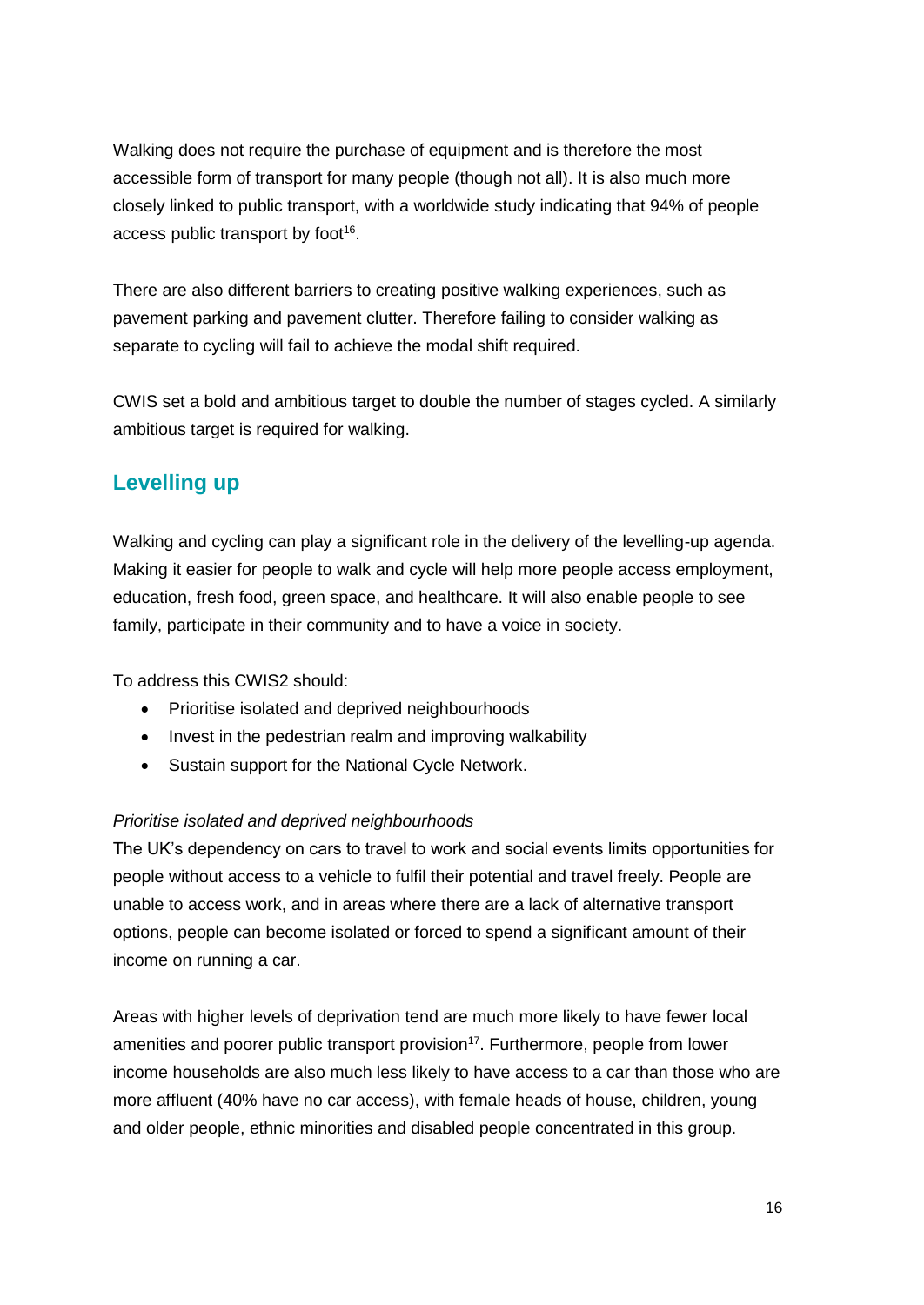However, we know that 30% of residents in socioeconomic groups D and E in Sustrans' Bike Life research cities would like to start cycling but don't currently feel able to for safety, cost or other reasons<sup>18</sup>.

In addition, there are considerable affordability issues with car ownership that can lead to a further risk of transport poverty; this can be emphasised particularly in rural areas where distances are greater and public transport links are even scarcer.

Simple transport solutions which make it easier for people to walk and cycle can have just as great an impact on helping people to travel without vehicles. Active travel is often framed as an urban transport solution, but the smaller size of many towns and villages mean that they are inherently more walkable or convenient to cycle across for every day trips than urban areas.

To achieve this, infrastructure improvements must be prioritised in more isolated neighbourhoods, especially those which suffer from deprivation. Infrastructure should also be backed up with programmes and support for disadvantaged and marginalised groups to make walking and cycling inclusive.

For example, Sustrans' jobseekers project in Nottingham and Derby works with local partners to remove travel barriers to employment and training such as cost, time and not knowing how to access timetables and travel information.

The project has helped more than 200 people with a bespoke personal travel plan specific to their needs, provided a range of cycle services to more than 150 people and handed out 80 free reconditioned bikes to jobseekers. This project is helping people get into work and training while enabling them to make healthy travel choices. In the longerterm, this project is likely to have a positive impact on local health budgets and is reducing out of work benefit payments.

To ensure councils who represent more isolated neighbourhoods, especially those which suffer from deprivation, receive a greater proportion of funding, the following are required:

- Ring fenced revenue funding for programmes which address this current gap
- Tailored support and capacity building for staff
- Revenue funding for councils to build capacity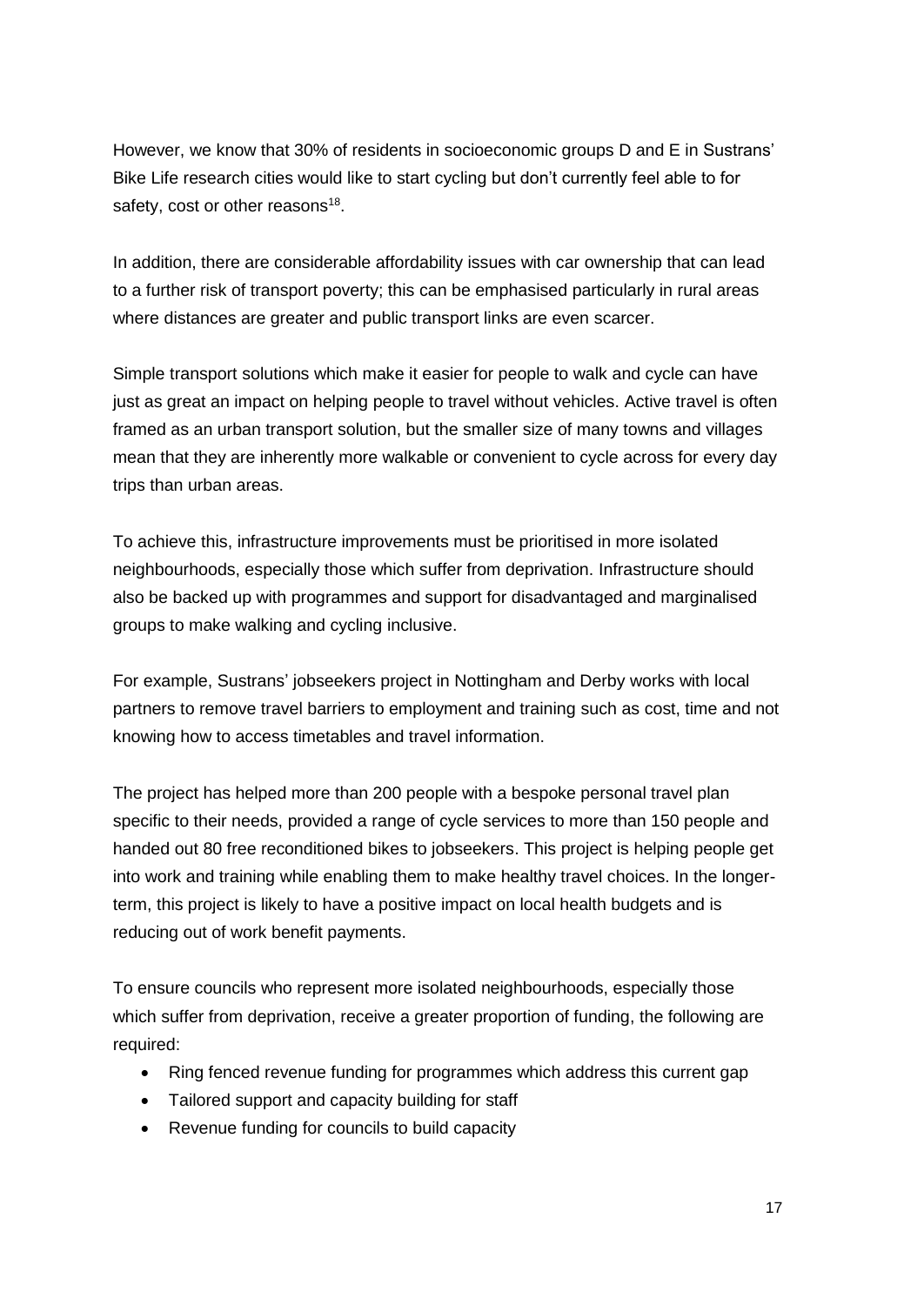#### *Invest in the pedestrian realm and improving walkability*

Living Streets' report, the Pedestrian Pound<sup>19</sup>, illustrates the importance of walking and cycling for the local economy and the preservation of the high street. The report details how investing in the pedestrian realm and improving walkability increases footfall and consequently trading.

Evidence shows that:

- High street walking, cycling and public realm improvements can increase retail sales by up to 30%<sup>20</sup>
- People walking, cycling and using public transport spend the most in their local shops, spending 40% more each month than car drivers<sup>16</sup>
- People who cycle take more trips to the High Street over the course of a month (12 on average), than those who drive (8 on average)<sup>16</sup>
- Shop keepers overestimate the number of customers who reach them by car by up to 3x the actual number (63% estimated, 20% actual)<sup>16</sup>
- Cycle parking delivers 5x the retail spend per square metre than the same area of car parking<sup>16</sup>
- More retail space was filled by businesses in London following improvements to make cycling and walking easier, with a 17% decline in empty shops<sup>16</sup>
- The pedestrianisation of York city centre was found to help trade. Large stores such as Marks and Spencer noted that three months after, their turnover had increased by over 20%.<sup>21</sup>

### *Sustained support for the National Cycle Network*

The National Cycle Network is a strategically critical asset for partners, with local businesses having benefitted by an estimated £2.5 billion annually from people using the Network for leisure and tourism.

Areas reliant on tourism have suffered during COVID-19. Improvements to the network can play a key role in supporting tourism's recovery and the wider strategy by enhancing and diversifying accessibility to tourism destinations, introducing vehicle free access to areas at risk of physical degradation, and helping to reduce levels of traffic where people visit.

There is the potential for these benefits to be much higher if the Network is improved through sustained investment, the removal of barriers and the introduction of more traffic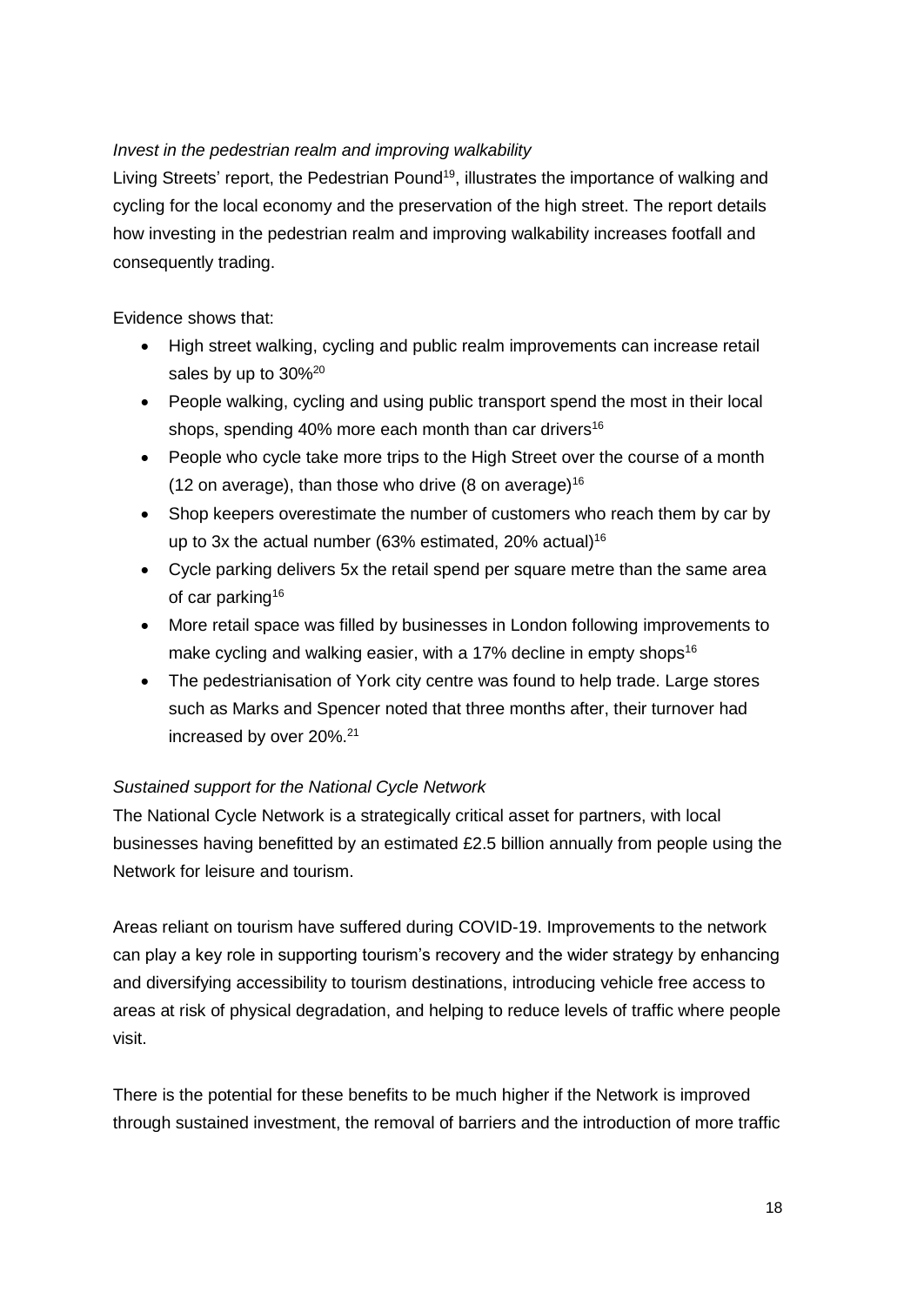free routes. By improving the Network, local people will also enjoy the benefits that come with making walking and cycling easier, including reduced traffic congestion, improved air quality and the health perks that come with more exercise.

#### *Distribution of funding*

When considering what can be done to correct the pattern that councils with a strong track record in active travel receive disproportionately large shares of the funding it can be hard to find a balance between rewarding councils who have ambitious plans and supporting those who have a poor track record of delivery. But the pace of change shouldn't be set be the lowest common denominator. As such:

- Ambition should be supported in order to create exemplar places that demonstrate the kinds of change possible in the UK context
- Robust monitoring needs to be in place to provide the evidential value of investment
- A support programme needs to be designed that supports political and officer decision making through demonstrating the benefits to society that comes from active travel investment
- Government needs to work with local authorities and industry to ensure active travel is a core part of training courses for undergraduate courses in highways/transport planning fields, as well as supporting the development and implementation of mandatory CPD training for existing staff.

It is also important to remember that ambition can and does exist at city, region, town and village level and support should exist at all tiers of government.

## **Justice and inclusion**

Approaches adopted in CWIS2 should be supporting those most in need, and all work should be planned to address, and be evaluated against, how it reduces inequity. This should include:

- Prioritising schemes which breakdown barriers to participation in groups with lower levels of walking and cycling
- Improving access to places to walk and cycle, such as green space
- Collecting data to provide a fuller picture of active travel experiences.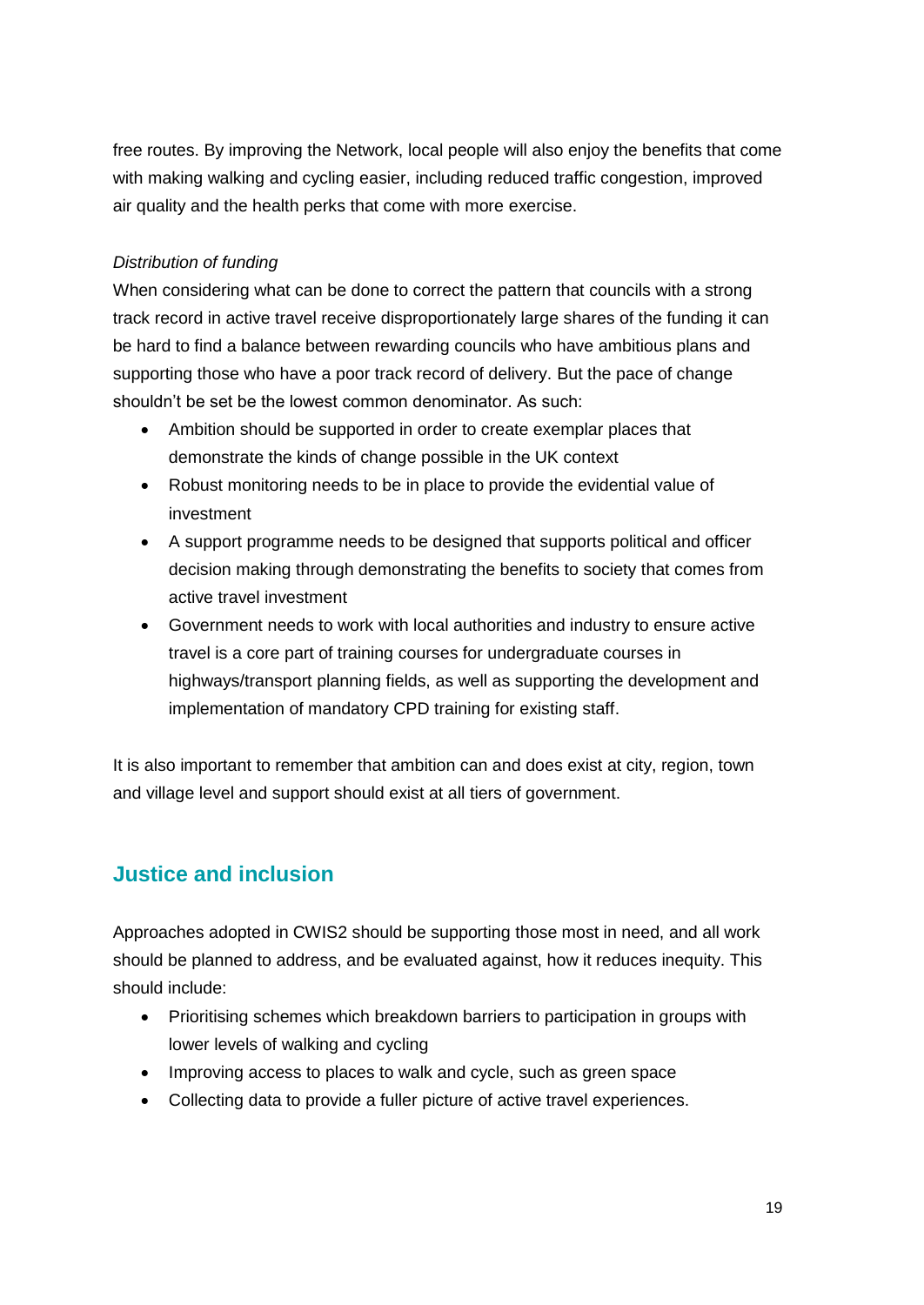#### *Prioritise those who would benefit most*

Current cycling strategies and plans tend to focus too much on the numbers of people cycling, not who would benefit most. Approaches adopted in CWIS2 should be supporting those most in need, and all work should be planned to address, and be evaluated against, how it reduces inequity.

Bike Life data illustrates that, despite a large appetite from different demographic groups to start cycling, 85% of people aged over 65, 78% of disabled people, 76% of women, 75% of people at risk of deprivation and 74% of people from ethnic minority groups never cycle.<sup>22</sup> People want to cycle but we are not doing enough to address their needs. In fact, there is often a lack of data on who is cycling.

Research indicates measures which can begin to break-down the barriers that these groups face to cycling. However, when designing and implementing such measures, a community-led approach should be adopted to ensure that there is a thorough understanding of the issues that face the local community and that solutions are designed to meet their needs.

Examples of such measures include:

- Improving road safety, primarily through protected space for cycling, and lowtraffic neighbourhoods. This can be achieved by:
	- o Providing protected space as part of a cohesive cycling network
	- o Implementing low-traffic neighbourhoods to cater for all journeys
	- o Introducing a default urban speed limit of 20 mph for all streets.
	- o Introducing more crossings for walking and cycling to reduce community severance.
- Addressing personal safety and harassment.
- Ensuring cycling infrastructure is fully inclusive.
- Better integrating cycling at home, at destinations and with public transport.
- Prioritising infrastructure where transport options are poor, especially where this coincides with multiple deprivation.
- Recognise cycling as an important transport mode for disabled people.
- Using inclusive language and imagery, and ensure cycling is welcoming and celebrates diversity.
- **Ensuring cost is not a barrier to access a cycle.**
- Offering free cycle training for all children and adults.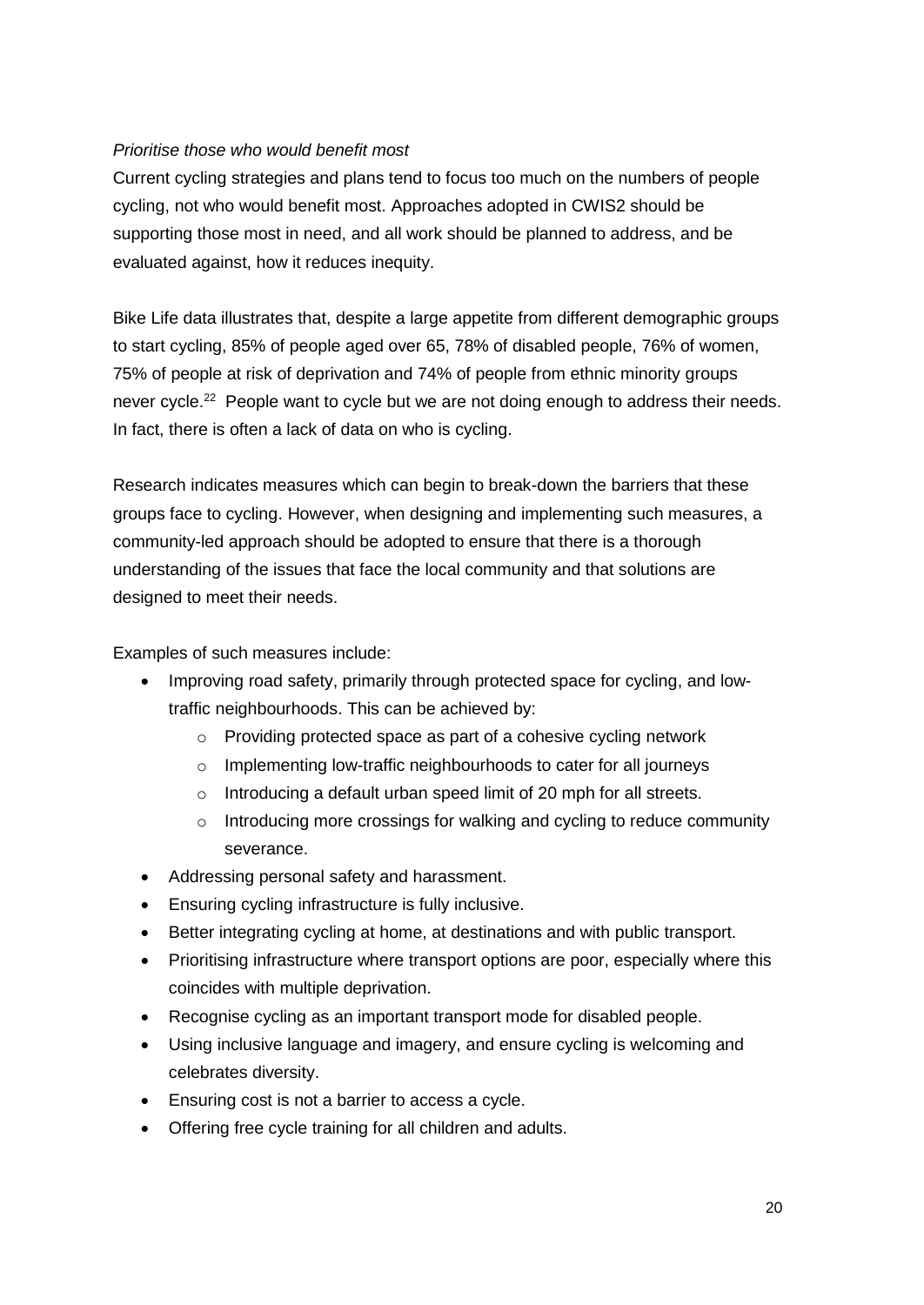Better understanding diverse trip patterns and needs. Currently, we over emphasise commuting and trips into and out of the city centre.

To ensure the priorities of justice and inclusion are followed through measureable targets relating to relating to the diversity of people cycling should be set and publically reported on each year.

#### *Improve access to green space*

Within walking, there is a divide between those who walk for travel and those who walk for leisure. Walking for leisure is connected to availability of somewhere pleasant to walk. For example local green space or the countryside.

When thinking about access to local green space, the Ramblers report that only 57% of adults questioned said that they lived within five-minutes' walk of green space, be it a local park, nearby field or canal path. That figure fell to just 39% for people from a black, Asian or minority ethnic (BAME) background and 46% for those with a household income of under £15,000 (compared to 63% of those with a household income over £35,000 and 70% over £70,000).<sup>23</sup>

Similarly IPPR state that the 10% most deprived wards in England have five times fewer parks or general public green spaces than the most affluent 20%. Meanwhile, people who live in the greenest neighbourhoods experience the lowest levels of health inequality, including lower all-cause mortality and lower mortality from circulatory environments<sup>24</sup>.

When thinking about access to routes in the countryside it can also be more difficult for disabled walkers, horse riders and cyclists to access nature, and we need to do more to ensure that access is equitable for everyone.

#### *Collect walking data that reveals more than participation*

It is important to recognise in the case of walking that some individuals walk for travel because they have no other option, but have a negative experience. This may be for a variety of reasons, including a lack of public transport available, the cost of other modes of travel or feeling unsafe on other modes of travel.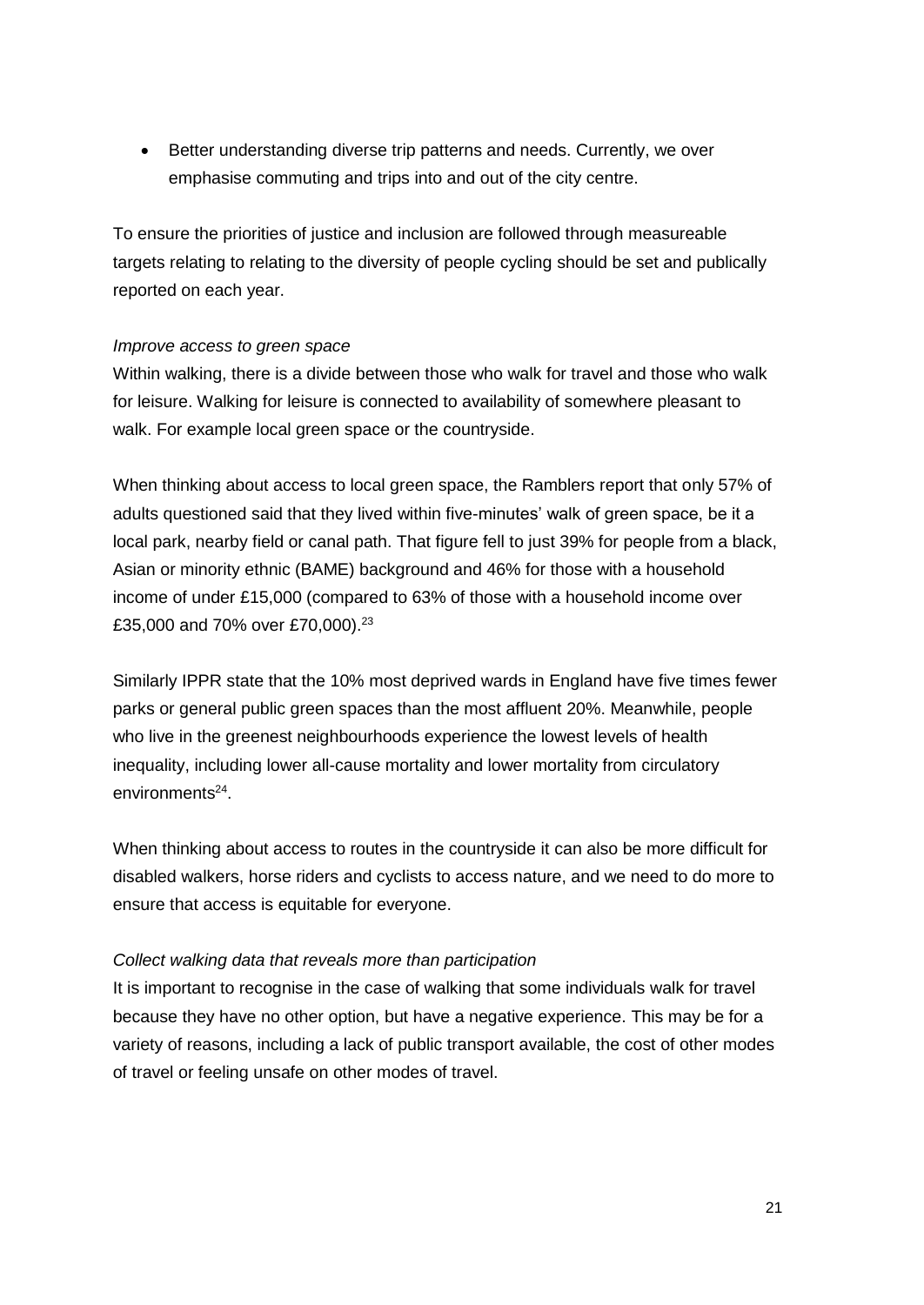Therefore participation targets alone will not address the differences in experience of walking. Bike Life 2021 will collect data on how people feel while walking including how safe, comfortable and welcome they feel. Generating similar data collection through CWIS2 would also be beneficial to ensure improved walking experience for all, not just increase participation levels.

## **Decarbonising transport**

Increasing active travel is just one part of a wider selection of measures that will be required to tackle the transport sector's contribution to the climate emergency. Core to this will need to be a shift away from private car journeys. Active travel will be necessary in this modal shift but will not account for all journeys; ensuring strong integration with public transport for longer journeys, and reforming planning policy to reduce the need for longer journeys will also be crucial.

#### *Transport emissions*

To effectively reduce greenhouse gases from cars, we need to reduce the amount of vehicle trips made in the UK. Research illustrated that even if all new cars were ultra-low emission by 2035 (80% battery electric, 20% plug-in hybrids), a 58% reduction in car mileage between 2016 and 2035 would be needed for  $CO<sub>2</sub>$  emissions to be line with a 'well below  $2^{\circ}$ C' pathway<sup>25</sup>. This demonstrates that a like-for-like switch to electric vehicles will not be sufficient to address the climate emergency.

#### *Active travel and transport emissions*

In line with this evidence, and as part of their own Active Travel report, the Transport Select Committee have stated: "We recommend that any revised Cycling and Walking Investment Strategy include targets for getting people to switch from driving to active travel. These targets should be based on the number of journeys made by car, foot or bicycle for journeys of less than 1, 2, 5 and 10 miles.

The Government should set modal shift targets for 2025 and 2040, to align with the targets it sets for increasing levels of walking and cycling. These should be at a level that ensures England meets—at the very least—the Committee on Climate Change's assumption that there will be a 10% transport modal shift by 2050."<sup>26</sup> We support these suggestions of modal shift targets.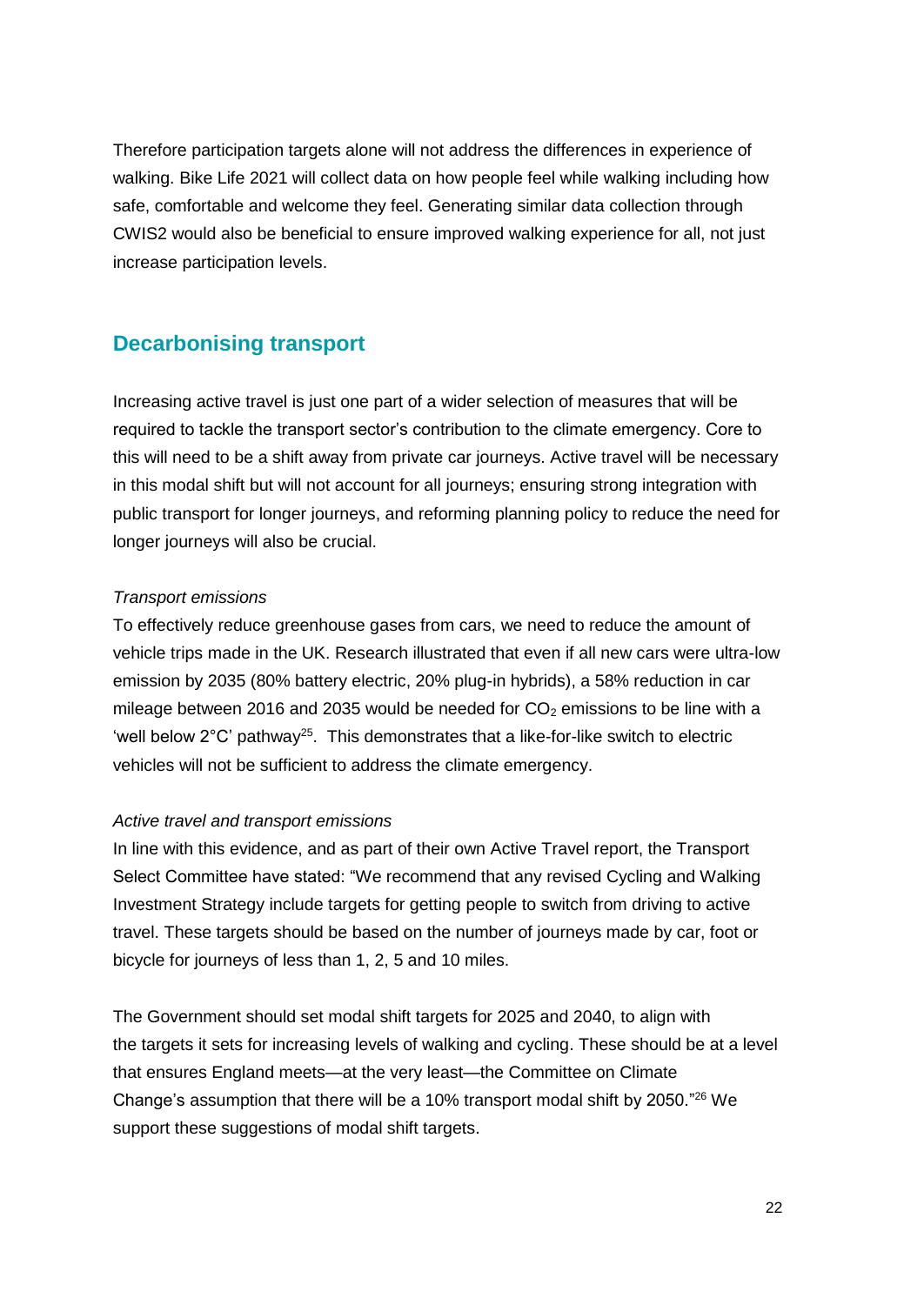#### *Role of CWIS2 in wider transport and climate policy*

CWIS2 should be positioned to direct uptake of walking and cycling as alternatives to vehicle trips for making short, local journeys. As well as encouraging an integrated approach between active travel and public transport so that individuals are able to access longer journeys more sustainably. For example by delivering plentiful and secure cycle parking at transport hubs and safe routes for people walking and cycling.

Additionally, CWIS2 should acknowledge that other schemes, such as congestion charging and Clean Air Zones will be disincentivising people from journeys using private vehicles. Therefore it has the opportunity to provide that alternative and should position itself as such. For example improving cycle infrastructure will create better conditions for transition from diesel vans to cargo and electrically assisted cargo cycles.

## **The relationship between central and local government**

In order for local government to successfully complete on the ground delivery they require:

- Strong local leadership
- Funding consistency
- Clarity over long term funding
- Ring fenced revenue funding

#### *Challenges for local authorities around active travel*

One problem facing Local Authorities is a lack of leadership around sustainable transport. This may be because they are unable to see the benefits from walking and cycling beyond transport and health.

One way that this can be addressed is to create funds that can be used to develop walking and cycling schemes but are framed in other terms, e.g. Levelling Up Fund, Towns Fund, Transforming Cities Fund. Support from Active Travel England on highlighting the myriad of benefits of walking and cycling and providing local leaders with confidence to back walking and cycling schemes would also be beneficial.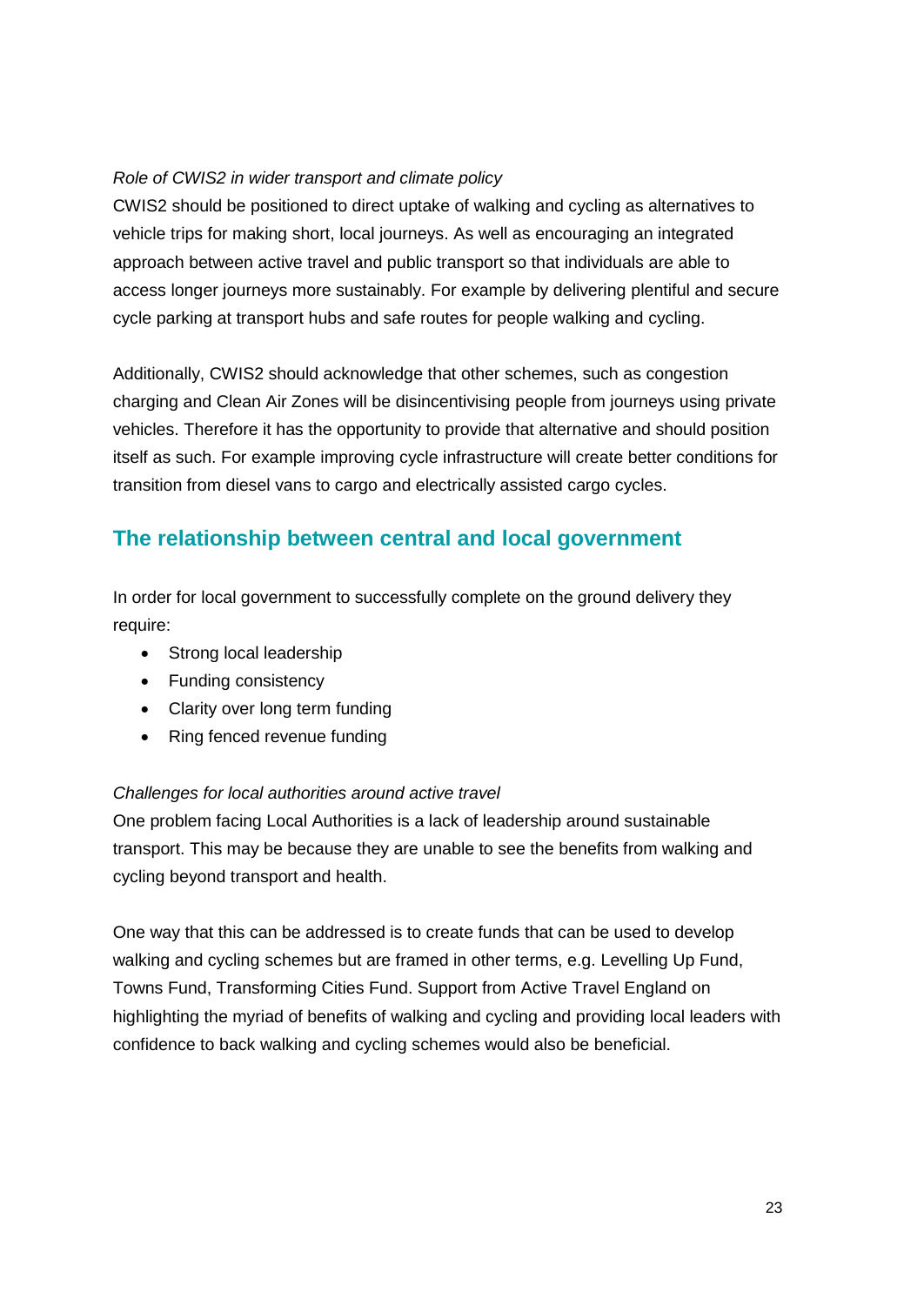Thinking again about funding, one issue is the inconsistency and immediate demands of funding, which can prevent Authorities from feeling confident in being ambitious with their plans.

#### *Supporting local authorities on active travel*

To address this future capital funding needs to be clearly set-out over multi-year timescales. Local Authorities also need ring fenced revenue funding to ensure the capital funds can be spent effectively. Active Travel England should audit the use of such revenue funding to ensure Authorities aren't suing it to just offset existing staff costs.

An additional or alternative approach could be to provide Local Authorities with significant revenue funding up front, and work with them to design ambitious LCWIP schemes over a year or so. Then Active Travel England can choose which programmes should be funded, creating a very clear pipeline of work for Local Authorities and their delivery partners, such as Sustrans, and preventing a scrabble to build up existing projects when capital funds are unexpectedly awarded.